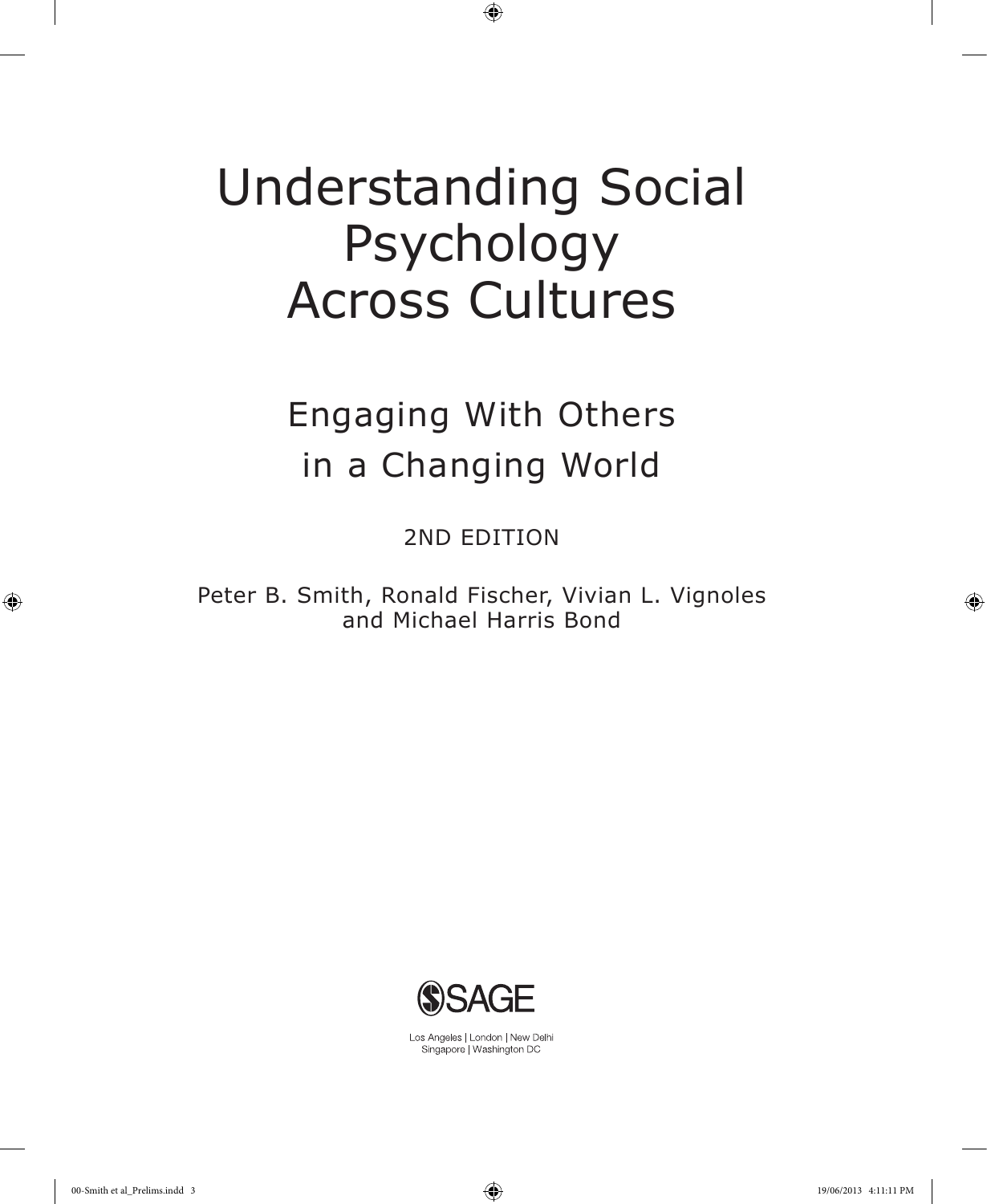# 4

# How to do Cross-Cultural Psychology

I cannot rest from travel … For always roaming with a hungry heart Much have I seen and known; cities of men and manners, climates, councils, governments … To follow knowledge like a sinking star, Beyond the utmost bound of human thought…

(from *Ulysses*, by Alfred Lord Tennyson)

Thus far we have outlined some of the intellectual challenges and major insights into how cultures have emerged and how they differ today in their values and beliefs. Before we continue with our quest to chart the cultural side of social psychology, we need to pause and consider some of the practical issues involved in doing and interpreting cross-cultural research, and in researching the cultural diversities that exist on our planet. Take a look at Everyday Life Box 4.1 below.

Everyday Life Box 4.1 presents distressing events occurring among a tribe who had been displaced from their traditional land in a remote area of Eastern Africa. Imagine that you are a researcher and you are encountering a cultural group in which people routinely behave like the Ik. How could you make sense of these incidents as a psychologist? In this chapter we examine the question of how we can conduct research across cultures. What methods can you use and what are the particular challenges or obstacles that await you if you venture into the field? Throughout the chapter we will identify a series of guidelines which summarise how best to face up to these challenges.

⊕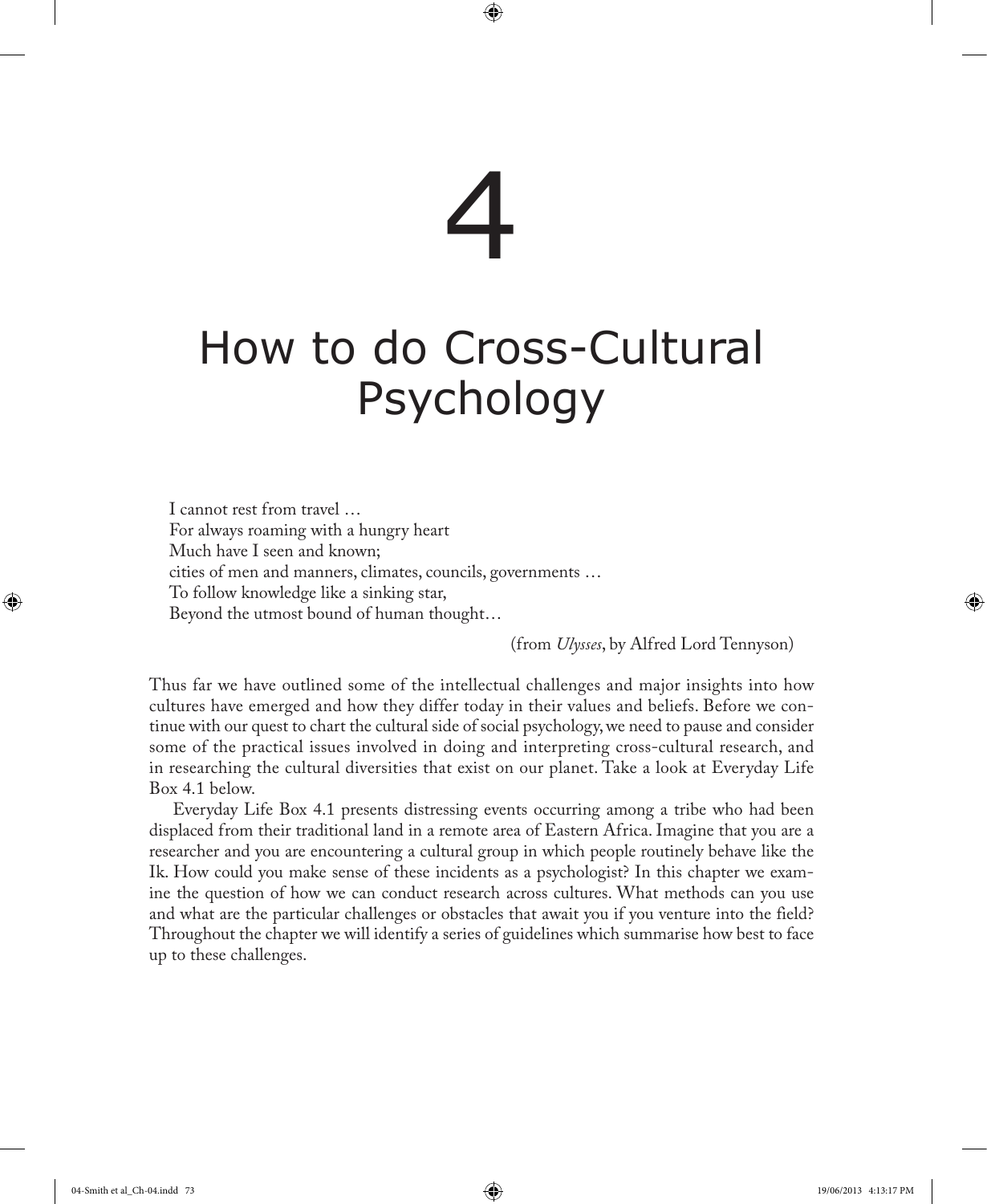# Everyday Life Box 4.1

Anthropologists have sought to create detailed pictures of everyday life in a very wide range of social contexts. In a particularly vivid study, Turnbull (1972) documented the progressive effects of very severe famine among the Ik tribal group in the mountains of Uganda. After the oldest people had died, the children were next at risk. In the face of acute hunger, Turnbull noted the way that the other children turned against a child named Adupa, snatching whatever food she was able to obtain from her as she became weaker, and even teasing her by giving her food and then taking it away from her again. As days passed, Turnbull was unable to bear watching this process and compromised his observer status by starting to give her food, but this only prolonged her agony. When she turned to her parents they rebuffed her. Eventually her parents placed her in a hut and sealed it up until she had died, thus raising the survival chances of other children. Turnbull observed that the parents preserved good relations with their neighbours by taking Adupa's remains a good distance away and preventing wild animals from scattering body parts onto their land.

One issue in particular that will demand our attention is how to balance the typical emphasis on the individual in psychological research with the fact that cultural processes do not exist in isolation, but exist within collectives and are shared between individuals. This inter-individual nature of culture requires analyses at a collective level. In Chapter 2, we saw that the landmark studies in cross-cultural psychology have been made at the nation level. Now we must consider how we can use these insights to understand the experiences and behaviours of individuals. We will present core issues, the debates around these and their implications with examples drawn from real and illustrative research, returning to the plight of the Ik mountain people at several points in the chapter.

# ETHNOGRAPHIC FIELDWORK

The first option available to cross-cultural researchers going into the field was to use ethnographic research. Travelers for millennia have recorded and reported the customs of the peoples they visited. Marco Polo's famous account of travels to what is today India and China is one of the first examples in the Western world. Marco Polo's near contemporary, the Muslim Ibn Batutta, provides an equally fascinating account from a non-Western viewpoint of a much longer and further journey. These explorers collected extensive but casual observations while working and living among alien cultural groups, often describing the exotic and bizarre events that accentuated the differences between the Venetian and Berber societies that they hailed from and the strange new worlds that they encountered.

The Polish anthropologist, Bronislaw Malinowski (1922), challenged this idiosyncratic method in his classic study *Argonauts of the Western Pacific*, in which he first outlined the scientific method of ethnographic fieldwork for the new discipline of anthropology. He emphasised that a researcher must have the scientific goal of comprehending the complete society rather than reporting selected facts of living that are salient to the foreign observer ('this goal is, briefly,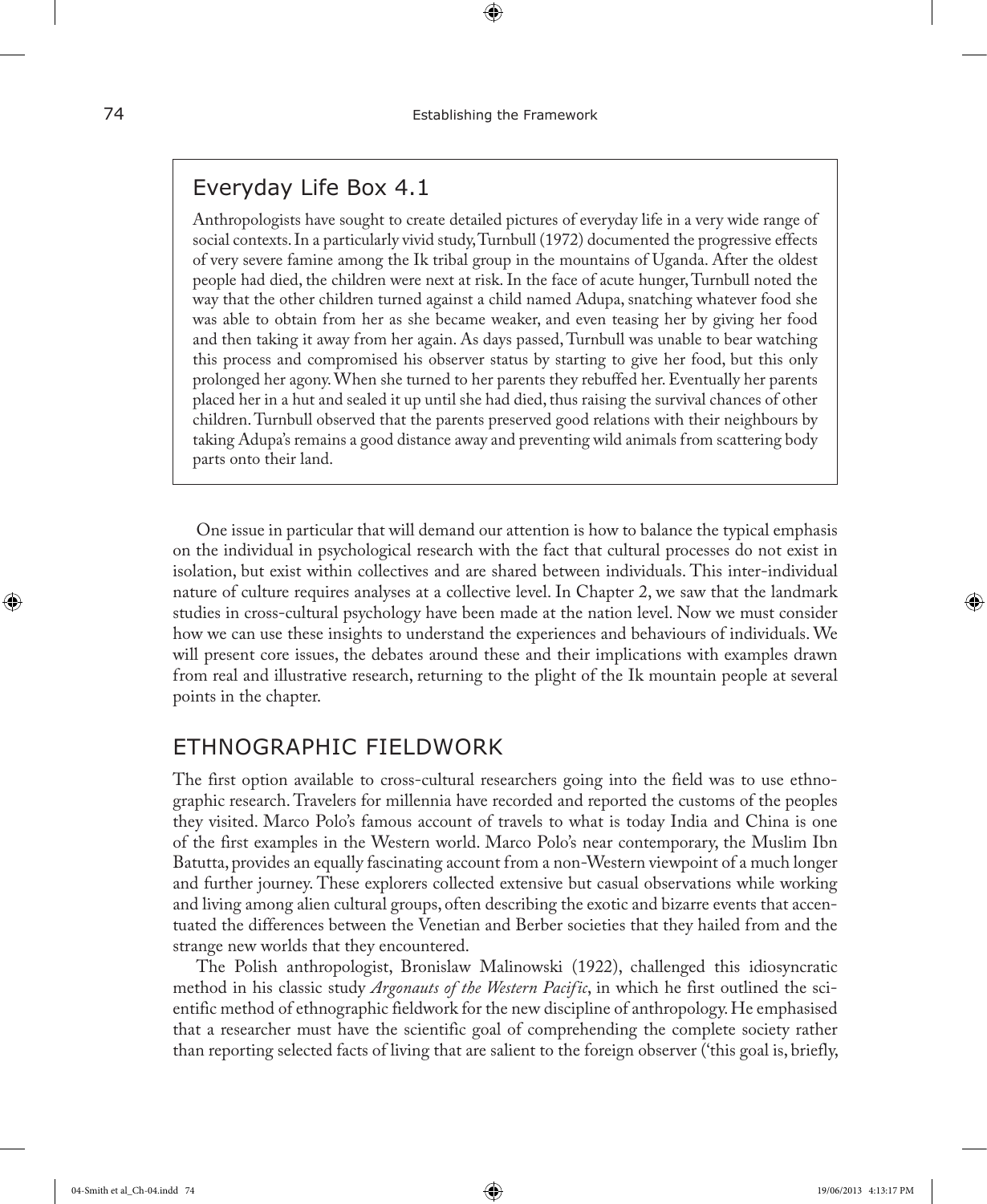#### How to do Cross-Cultural Psychology 75

⊕

to grasp the native's point of view, his relation to life, to realize *his* vision of *his* world', p. 25), to live and participate completely in the culture of interest (a process that we now call 'cultural immersion') and to apply scientific methods of collecting, reporting and interpreting evidence:

In Ethnography, the writer is his own chronicler and the historian at the same time, while his sources are no doubt easily accessible, but also supremely elusive and complex; they are not embodied in fixed, material documents, but in the behavior and in the memory of living men. (1922: 3)

As you can imagine, living with the Ik while they struggled with a constant state of famine was a major physical and psychological struggle for Turnbull. Staying on location, remaining professional and maintaining his ethical sensibilities were major issues for him. His study has been lauded as showing humanity and objectivity even in the face of great suffering and societal collapse, while not offering judgments about the lives and culture of others, even if what they do seems inhumane and cruel to us. This is a reminder of the conclusions that we drew in Chapter 1, that researchers should carefully consider alternative cultural viewpoints when interpreting their research findings.

# **Guideline 1: Researchers should recognise the cultural contingencies of their own values and beliefs when conducting research and should guard against evaluating other cultures against the criteria of their own cultural understanding.**

Ethnographic methods have been the hallmark of social anthropology, cultural psychology, and some approaches to indigenous psychology for nearly a century. The startling account of Ik society is based on exactly these ethnographic methods. Turnbull was an anthropologist, so he was more interested in kinship and living arrangements than in the traits and values that are commonly studied by psychologists. In psychology, similar methods have been described as 'participant observation', referring to the systematic observation of behaviour while living among the group of interest, but keeping a professional distance from the 'objects' of observation. Sometimes, the moral agonies can be too much for anthropologists to bear and they will leave their placement, as in the case of Laura Bohannan (1964), who was confronted with a smallpox epidemic during a year among the Tiv, a primitive bush tribe in West Africa.

Much ethnographic work has used informed insiders as a key source of interpretation and validation of observations. These are typically individuals who work more closely with the

ethnographer and help with making sense of the tremendous amount of information that has been gathered. This use of informed insiders in the description of culture has been adopted recently by psychologists studying **intersubjective culture**, which we discuss in more detail in Chapter 8.

**Intersubjective Culture** refers to shared perceptions of the psychological characteristics that are widespread within and characteristic of a culture.

However, ethnographic methods have their problems. The famous study by Margaret Mead on the sexuality of young Samoan women (Mead, 1928) is widely cited as an example. Mead was said to have imposed her own feminist beliefs on her representation of Samoan society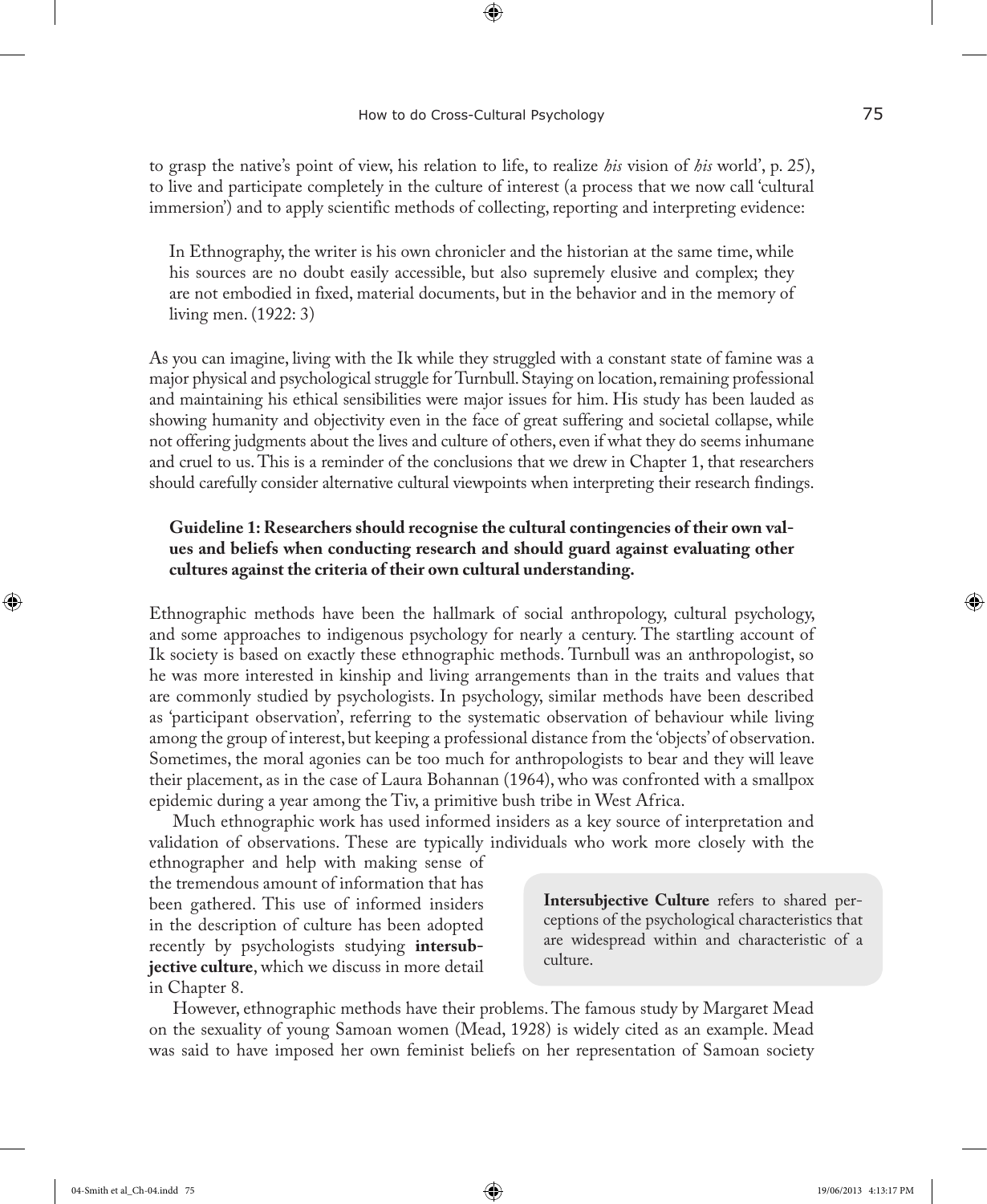# 76 Establishing the Framework

⊕

and sexual norms in ways that could not be sustained by the observed data. Other problems include the status of the ethnographer in the group being studied: can observers truly immerse themselves in a native culture without altering others' behaviour by their presence? Consider Turnbull's decision to feed Adupa. There is also an important distinction between observation and interpretation: to what extent is it possible for an observer ever to realise *a cultural member's*  vision of *their* world, as Malinowski proposed?

Other forms of observation may not require participation or informed insiders. Levine and Norenzayan (1999) measured how fast people walked a distance of 60 feet in two downtown areas of major cities in 31 nations, how long it took a clerk to process a request for stamps on a written note at a post office, and how accurate clocks were in public areas. These indicators of 'pace-of-life' were found to be correlated with individualism, wealth and temperature. People in individualistic societies, in rich countries, and in cold climates walk and process economic transfers faster and clocks are more accurate. Since the outcomes of interest in these studies were objective measures of behaviour, they require no interpretation by a possibly biased observer. However, they can tell us little about the lived experience of cultural members.

# INTERVIEWS AND FOCUS GROUPS

**Interviews** and **focus group discussions** are two other widely used methods in cross-cultural psychology that also require interaction between the researcher and cultural informants. Interviews are typically conducted on a one-to-one basis. They can be conducted in a more or less structured manner, ranging from casual interactions between an interviewer and an interviewee to highly structured interviews in which the questions and their order are predetermined. A looser approach allows for a more open exchange of perspectives between the interviewer and interviewee and the possibility of following up any leads provided by the interviewee. The downside of using unstructured interviews is that it can be difficult to compare information across interviews, raising issues of validity and reliability. Obviously, highly structured interviews provide more comparability, but they may be too rigid to explore fully the experiences and viewpoints of the interviewee on a specific topic. Interviews and group discussions are

**Interviews** are used in qualitative research to capture the meaning and significance of particular themes, events, or experiences in the life of individuals by asking each respondent a series of relevant questions. **Focus Groups** are a form of qualitative research in which a group of individuals is asked to discuss their opinions, beliefs, attitudes or perceptions judgments about a particular object, construct, or topic of interest with each other and the researcher.

the prime research methods used by indigenous psychologists.

Structured interviews are more common in cross-cultural psychology. For example, Kärtner, Keller et al. (2007) used a highly standardised form of interview. They presented standardised photographs of child-mother interactions to mothers with 2-month old infants in Berlin and Los Angeles (representative of urban individualistic families), Delhi and various cities in Cameroon (representative of urban and most likely collectivistic families), as well as to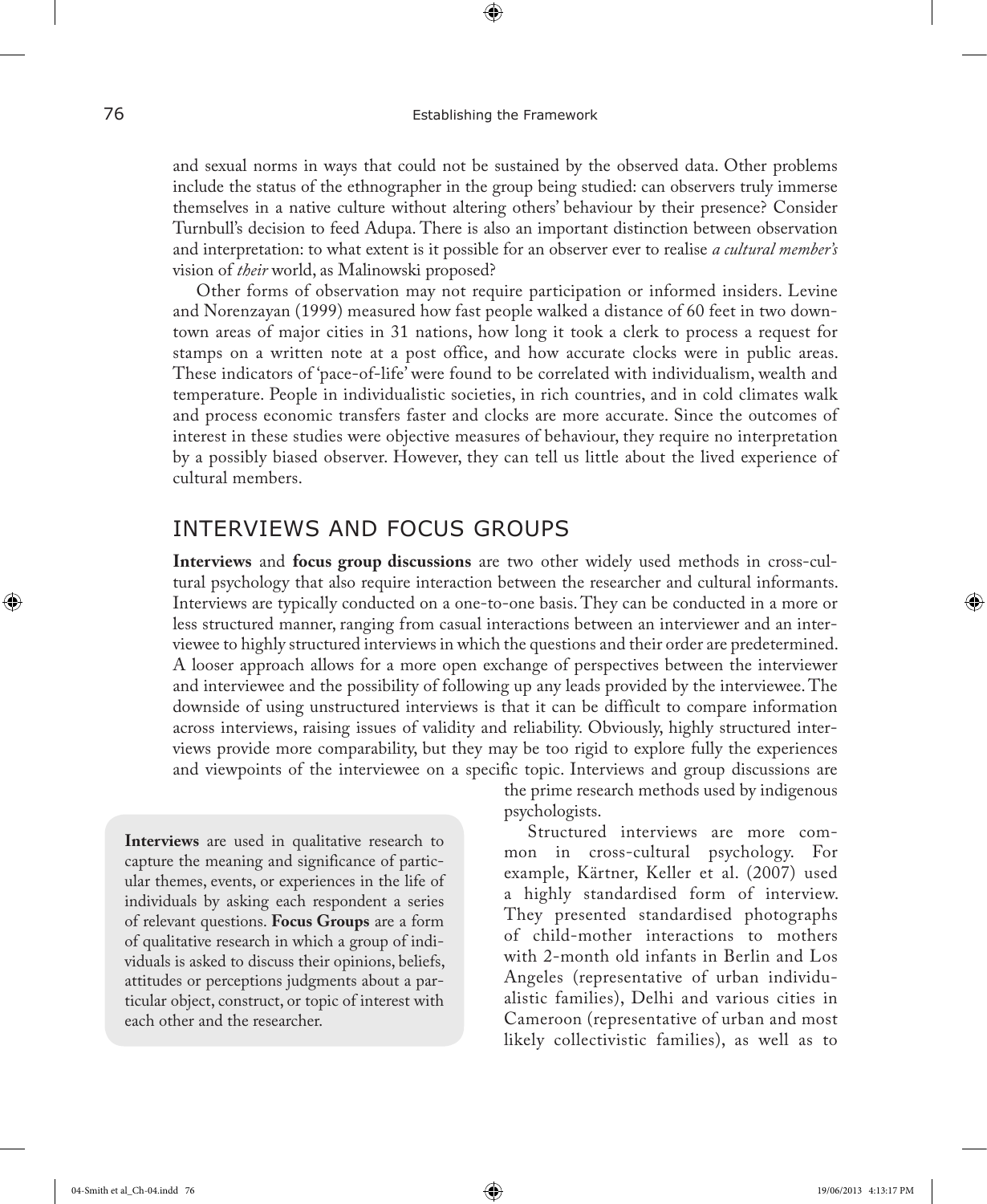#### How to do Cross-Cultural Psychology 77

⊕

rural Nso mothers in Cameroon (representative of rural and collectivistic families), and asked them to pick and describe their favourite pictures of those presented. As predicted by the authors, mothers from urban (individualist or collectivist) locations referred more to themselves when describing the pictures, whereas mothers from collectivist (urban or rural) locations referred more to other people, to the social context within which the interactions were taking place, and to authorities. (The theory underlying this study is discussed in Chapter 8.)

Focus group research typically involves a researcher interviewing a group of individuals or leading a discussion on a particular topic. As with one-to-one interviews, focus groups can be conducted in a more or a less structured manner; however, because the group members are interacting with each other, the researcher typically has less control over a group discussion than they would over an interview. One advantage of focus group interviews or discussions is that they can reveal areas of contention or multiple interpretation emerging from the interactions among members of the same cultural group or between members of different cultural groups. A potential downside here is that the personality characteristics of the participants (e.g., dominating or shy individuals) may change the dynamics of the interview, and subtle or unrecognised status differences may strongly influence the outcome of discussions. For example, in many traditional societies there are norms and rules about who is allowed to talk first, as well as who may contradict others or provide different information. If there is an individual with higher status participating in a focus group, other members may not speak up and may concur with the views aired by the higher status individual. Nonetheless, focus group discussions are often used in projects focusing on practical issues such as ethnic diversity, discrimination, or mental health among minority employees.

The choice between structured or less structured methods is often linked to researchers' assumptions about reality and about the nature of knowledge. Some researchers prefer structured methods because they assume that there is a reality that can be studied relatively objectively. Where data collection is highly structured, analysis is more likely to involve quantifying the occurrence of particular themes or contents, which can then be subjected to statistical analyses. In contrast, unstructured approaches are typically associated with a greater emphasis on subjectivity and interpretation. Researchers who use these approaches are more likely to conduct purely qualitative analyses, aiming to identify important themes or novel insights through their engagement with what the participants have said, but without seeking to make statistical generalisations beyond the specific context of the study. Research Debate Box 4.1 surveys some of the differing assumptions that researchers can make about reality and about the nature of knowledge.

# CULTURAL PRODUCTS AND MEDIA CONTENT

Other options for qualitative researchers are to examine published texts (archival or historical analyses) or cultural products. Such approaches have had a relatively long history in crosscultural psychology. McClelland (1961) studied children's books from various societies and coded the extent to which a need for achievement was evident in these texts. In Chapter 2, we also discussed a qualitative study of cultural products by Morling and Lamoreaux (2008): these authors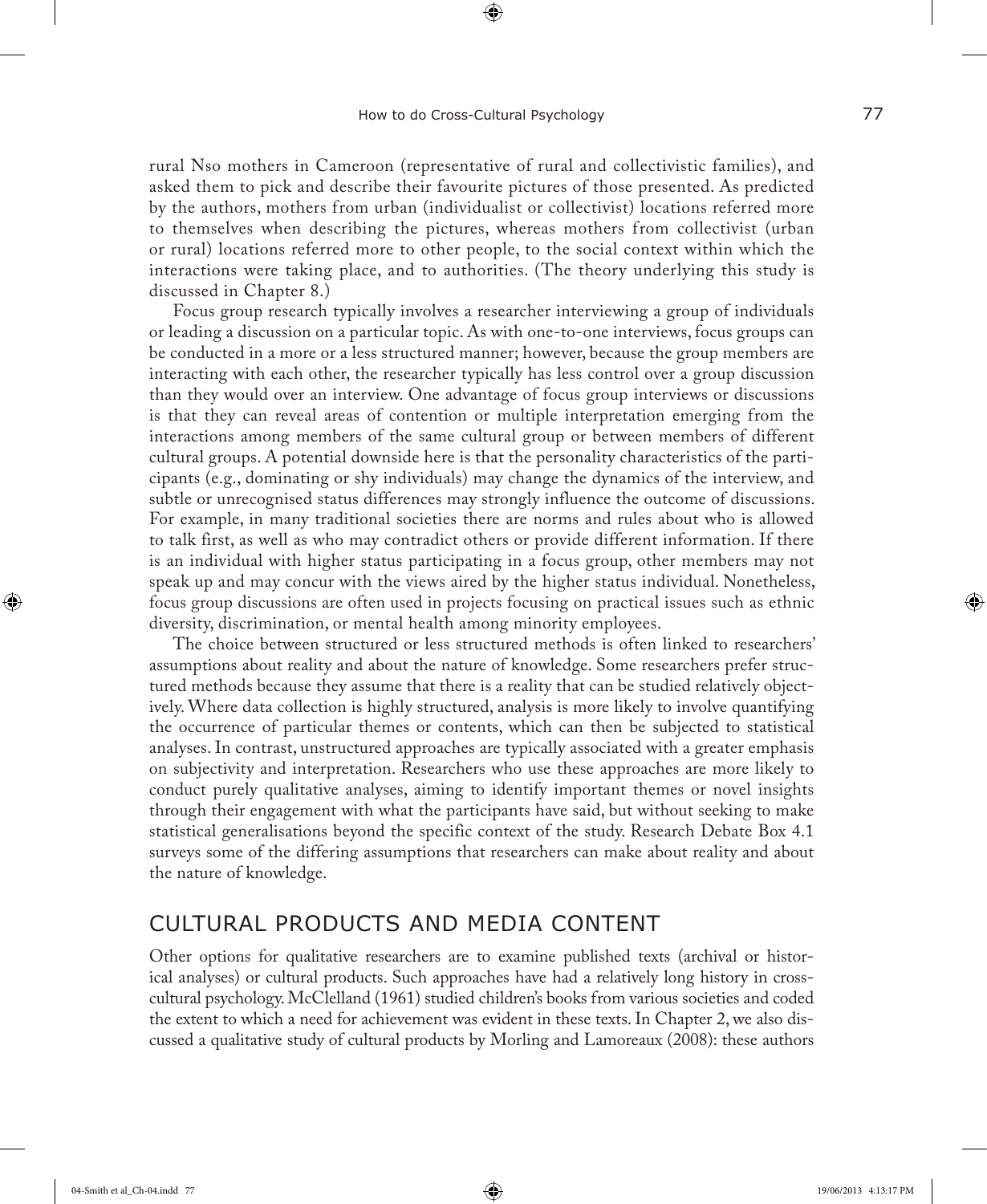**Ontology** is the philosophical discussion of being or reality. It is concerned with questions about what entities exist, how we know that an entity exists and what is its meaning, and how any entities may be grouped or related to each other.

**Epistemology** is a branch of philosophy that discusses the nature, limits and scope of knowledge. It addresses questions such as 'What is knowledge?', 'What is a truth?' or 'How do we acquire knowledge?'.

**Positivism** is a philosophy of science that is based on empirical observation and verification of data that can be derived from sensory experiences. It is assumed that general laws about the physical and social world can be formulated and that the researcher proceeds in an objective manner to draw conclusions from the collected data.

**Postmodernism** is a broad philosophical movement that rejects scientific or objective efforts to describe (in our context: psychological) processes. Reality is not independent of human understanding, but is socially constructed by humans. There is no absolute truth, and the way people perceive the world is subjective and shaped by language and power relations.

**Post-positivism** shares with positivism the meta-theoretical assumption that reality exists, but does not assume that reality can ever be known perfectly. Instead, it is recognised that the process of scientific research, like everyday understanding, is biased by the theoretical background, knowledge and values of the observer or researcher. Karl Popper, an influential proponent of this approach, argued that theories can only be falsified (that is, rejected based on empirical data), and never verified. One important implication is that theories need to be amenable to falsification for them to be assessed scientifically.

counted frequencies of collectivist themes in cultural products, and then related the observed differences to scores on the cultural dimensions identified by Hofstede (2001) and others.

Bardi, Calogero, and Mullen (2009) studied US newspaper content from 1900 to 2000 as a test of the validity of Schwartz's (1992) theory of values (which we discussed in Chapter 2). They developed lists of words that were thought to reflect the ten basic values in Schwartz's theory. They then examined whether newspaper articles across this time period mentioned these values and whether the frequency of mentioned values was correlated with observed behaviours over the same period. They found that values as indexed by newspaper content did indeed relate significantly to behavioural indicators, such as military participation (power), alcohol consumption (hedonism), number of movies released (stimulation), unwed births (conformity) and numbers of police and guards employed (conformity). Thus, they successfully used archival records to examine cultural change in one national culture over time.

The emergence of the internet and new technologies has created opportunities for conducting qualitative research in much broader ways. For example, Boer and Fischer (2012) placed questions about how individuals use music in their daily lives on various internet sites accessed by young people, sampling from New Zealand, the USA and Germany as examples of individualistic societies, and from Hong Kong, the Philippines, Brazil and Singapore as examples of more collectivistic societies. They were able to identify seven main themes of how young people used music on a daily basis, which differed somewhat between the samples. In individualistic cultural samples, respondents reported greater use of music for remembering good times (especially among Germans), whereas in collectivistic settings respondents reported greater use of music for emotion regulation and socialising with friends and family (especially among Brazilians).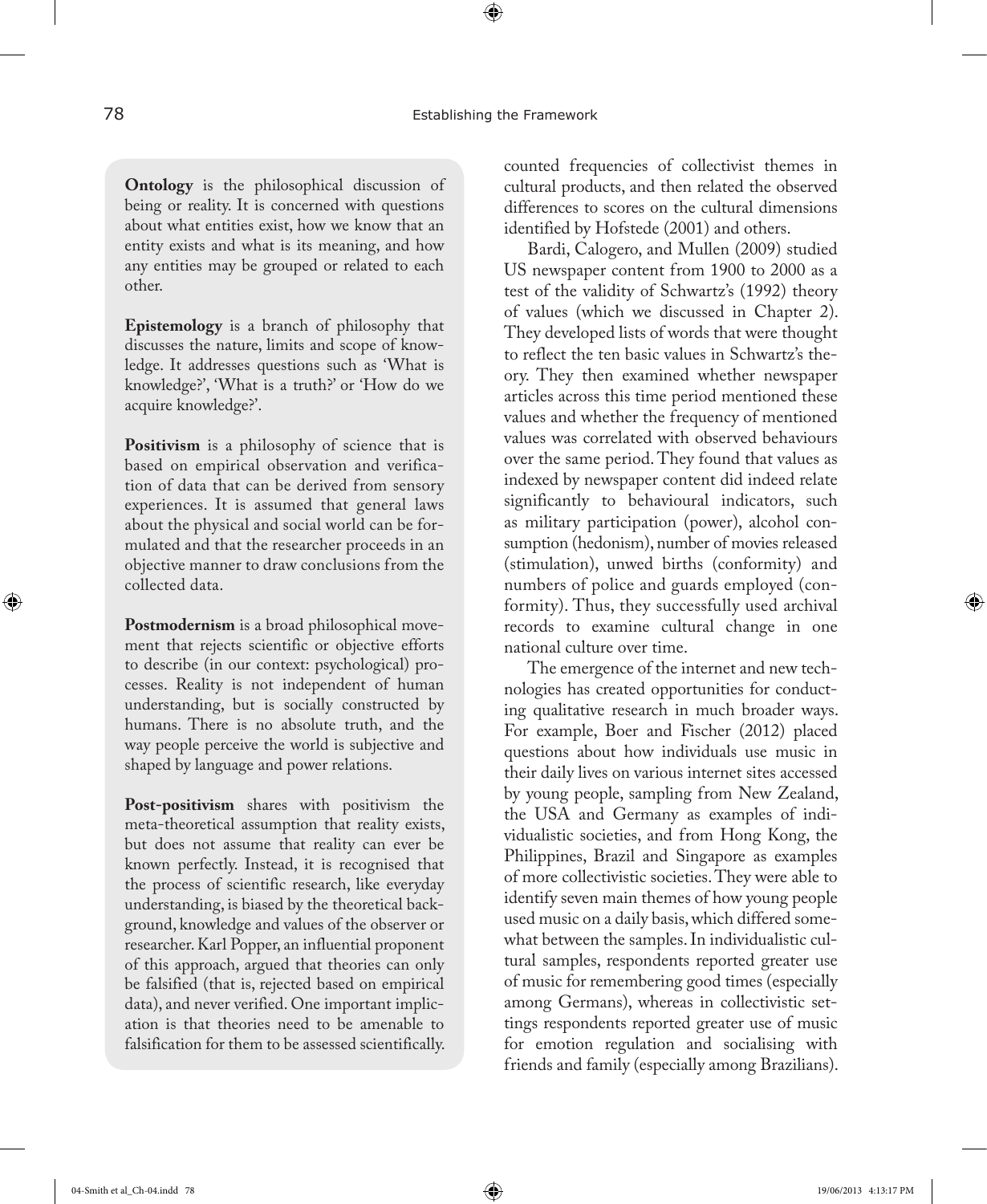# Research Debate Box 4.1 Assumptions about Knowledge and Meaning

Research methods differ in the basis of the knowledge that researchers seek. Up to now, we have described some examples of qualitative research methods that can be used in cross-cultural psychology. These methods cover a diverse array, differing in their views of reality (**ontology**) and the nature of knowledge (**epistemology**).

Traditionally, scientists have typically based their research on **positivism**, which assumes that scientific methods are a valid way to describe empirical phenomena in a systematic, objective and logical fashion. Yet this focus on searching for objective descriptions of reality has been criticised. Amongst others, the French philosopher Michel Foucault and the American historian Thomas Kuhn were some of the influential thinkers who have challenged the positivist view, and their critique is now considered part of a broader paradigm of **postmodernism**. Postmodernism encompasses a diverse set of philosophical approaches that stress the subjectivity of experience and emphasise that our reality is socially constructed and therefore subject to change. 'Culture' has been a popular field of investigation among postmodern scholars: these scholars focus on the role of language and power relations in constructing and legitimising particular ideas, categories, or ways of being, rather than the broader patterns of similarity and difference that are more focal within cross-cultural psychology. Central to the postmodern view of reality as socially constructed is that concepts and ideas that are usually taken for granted can be reinterpreted as cultural inventions, and thus they are open to being questioned or 'de-constructed'.

The emergence of postmodern approaches has created many intellectual problems for ethnographers and anthropologists. Some core assumptions of positivist approaches to culture that have been questioned (see Greenfield, 2000, for a summary and response) include:

- that culture can be objectively described by an outsider without the intrusion of the observer's subjective stance on what s/he feels, believes or values;
- that cultures are homogeneous systems;
- that it is possible to describe culture in factual terms without subjective interpretation by a researcher;
- that knowledge is derived from a world that exists independent of the person (i.e., the researcher) knowing it.

Returning to our initial example, a postmodern view suggests that Turnbull's description of the Ik culture was undoubtedly shaped by his own values and beliefs, reflecting his own cultural origins in mid-twentieth century London; that his conclusions about the cultural group as a whole would have been narrowly based on his interactions with selected individuals in the various villages; and that his presence would have changed the actions of the individuals he was observing.

Partly in response to these critiques, philosophers of science have developed **post-positivist** epistemological perspectives (see, for example, Hwang, 2006). Like postmodernism, post-positivism

*(Continued)*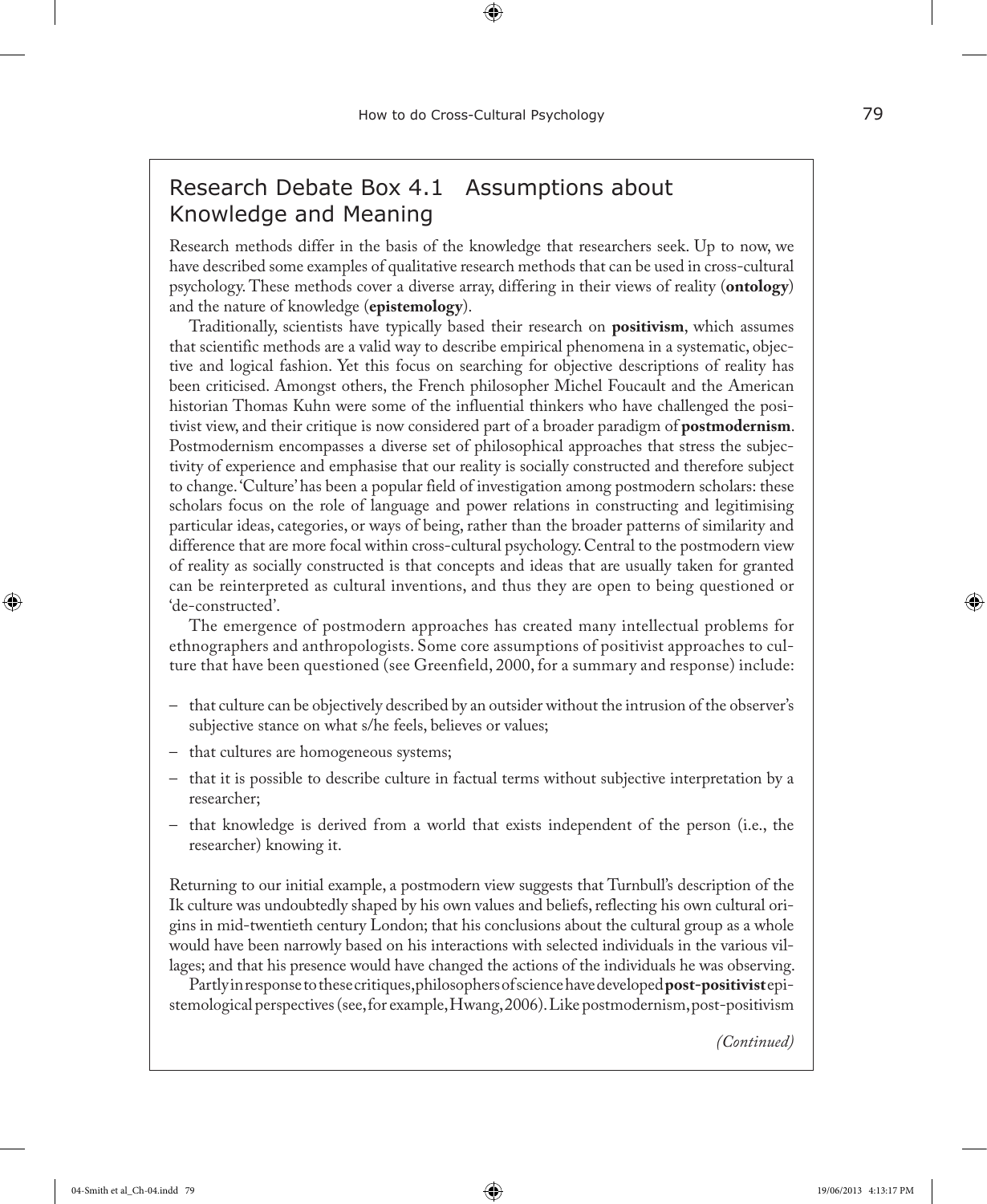#### *(Continued)*

is not a unitary philosophy. Typically, post-positivists accept that knowledge is contingent on processes of social construction, and thus it is inevitably incomplete and imperfect: however, they do not deny the existence of an external reality, and they tend to view the scientific method as pragmatically useful for describing both objective and constructed realities. In particular, scientific method provides a means of falsification (rejecting incorrect beliefs about reality), and treats human knowledge as not unchallengeable or absolutely true, but open to modification based on further investigation.

Within psychology, postmodernism has been especially associated with a critique of quantitative methodologies. Postmodernist researchers argue that meanings are too fluid and subjective to be quantified or generalised, and thus they tend to adopt relatively unstructured research methods and qualitative analyses involving intensive interpretation. However, many of the quantitative methods we review recognise the impossibility of knowing another person's subjective experience. Grounded in post-positivist assumptions, these methods are based on understanding psychological constructs as 'latent variables' (constructs that cannot be observed directly, but that may be inferred from patterns of observable behaviour, for example responses to multiple items on a questionnaire).

Moreover, from a post-positivist perspective, ideas arising from postmodernism about the culturally contingent nature of beliefs, values, and other constructs can be viewed as theoretical propositions that are amenable to scientific testing. Cross-cultural psychology is ideally suited to test these ideas. For instance, in a study discussed in Chapter 12, Pehrson, Vignoles, and Brown (2009) drew inspiration from postmodern theories of identity in order to derive and test hypotheses about the cultural contingency of the relationship between national identity and prejudice against immigrants.

We strongly encourage research that uses mixed methods, and we would encourage the reader to pay attention to research from different epistemological and methodological perspectives. However, researchers interested in culture need to be aware of these broader philosophical debates and will have to take a position on these matters.

Golder and Macy (2011) examined Twitter posts from around the world and explored whether the way in which people express their mood varies systematically with diurnal and seasonal patterns. They found that, independent of nation of origin, people post more positive tweets in the morning with their mood declining over the course of the day, a finding which fits with biological patterns of sleep and circadian rhythms. People are generally happier at weekends, but are also affected by the relative day length over the course of the year.

One major advantage of these methods is that they tap data that individuals produce either for public consumption (e.g., books, internet web sites and advertisements) or in order to communicate with the outside world (e.g., Twitter or Facebook postings), and therefore they represent culture in the making. Of course, these methods also require carefully prepared coding schemes, highly trained coders and careful interpretation. Golder and Macy (2011) restricted their analysis to tweets in English, and sampling was based on the location from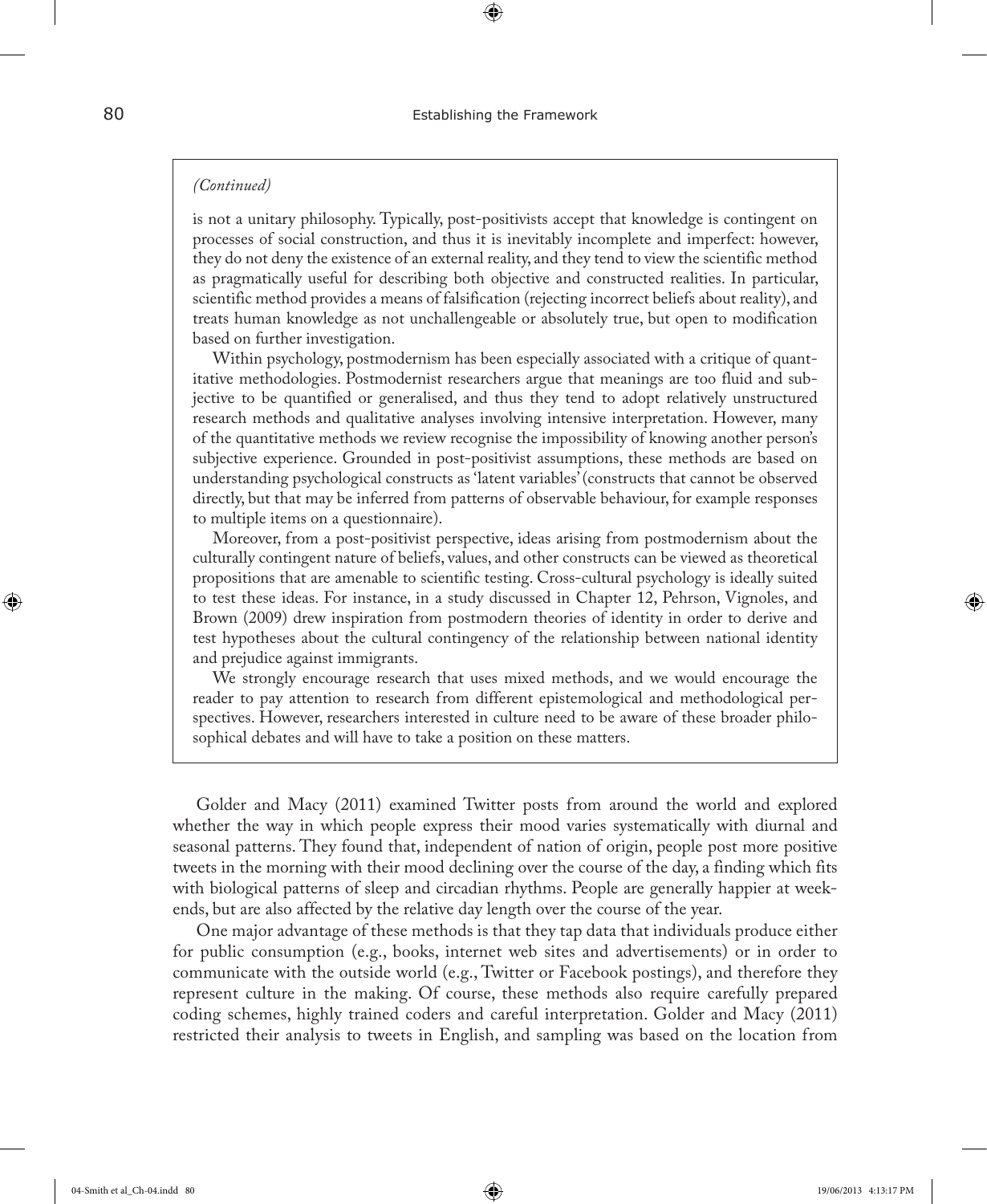#### How to do Cross-Cultural Psychology 81

⊕

which tweeters (people who post messages on Twitter) had sent their messages. This sampling strategy could have obscured true cultural differences that would have been of interest to social psychologists and, as we shall see, the use of English may also have led to a convergence of responses.

When examining the use of such cultural products and media content, we need to pause and ask whether the use of English as a universal language of international communication changes the results of studies. Harzing (2005) investigated this problem by sampling students in 24 countries. In each of these, she administered questionnaires to half of the students in their local language whereas the other half received an English language version. Overall, she found that responses in English showed fewer cultural differences, supporting claims that individuals subconsciously accommodate their responses to the stereotypical cultural norms of the language to which they are responding. This effect has been confirmed subsequently (e.g., S.X. Chen & Bond, 2010, discussed in Chapter 5), and used in experimental priming studies, which we discuss below.

Harzing also differentiated between different types of questions. She found the largest effects of language on questions about cultural values and norms, and smaller but still significant effects on more culturally neutral questions, such as reasons for selecting course electives. Consequently, research that uses non-native languages is likely to underestimate cultural differences on more culturally sensitive topics.

**Guideline 2: Researchers should study psychological processes in the native language of participants, as using English or other business or trading languages is likely to lead to cultural accommodation of responses to the perceived cultural stereotypes of the language being used, thereby underestimating cultural differences.** 

# PSYCHOMETRIC TESTS

Ethnographic and qualitative approaches have been popular methods for observers of cultural differences for centuries. Researchers looking for more objective ways of describing individuals and groups often rely on psychometric data, in other words the quantitative measurement of knowledge, abilities, attitudes, personality traits, and other such constructs. Rudimentary forms of psychometric testing were developed in ancient China about 4,000 years ago and formalised during the Han dynasty (Gregory, 1996). The most widely used current method for collecting cross-cultural psychological data is by way of paper-and-pencil surveys or questionnaires, as well as online surveys.

These methods are similar to interviews in that researchers seek a response from research participants on questions of interest about their inner feelings, states, personality, beliefs, attitudes, goals, values, or other psychological variables, which usually require some form of introspection. One major difference is that participants are asked to respond using fixed formats, typically with a **Likert-type** response scale requiring respondents to grade their responses along a scale of relative strength of endorsement (e.g., from strongly agree through neutral to strongly disagree). The studies discussed in Chapter 2 all used some form of such questionnaires, as did many other studies discussed in later chapters.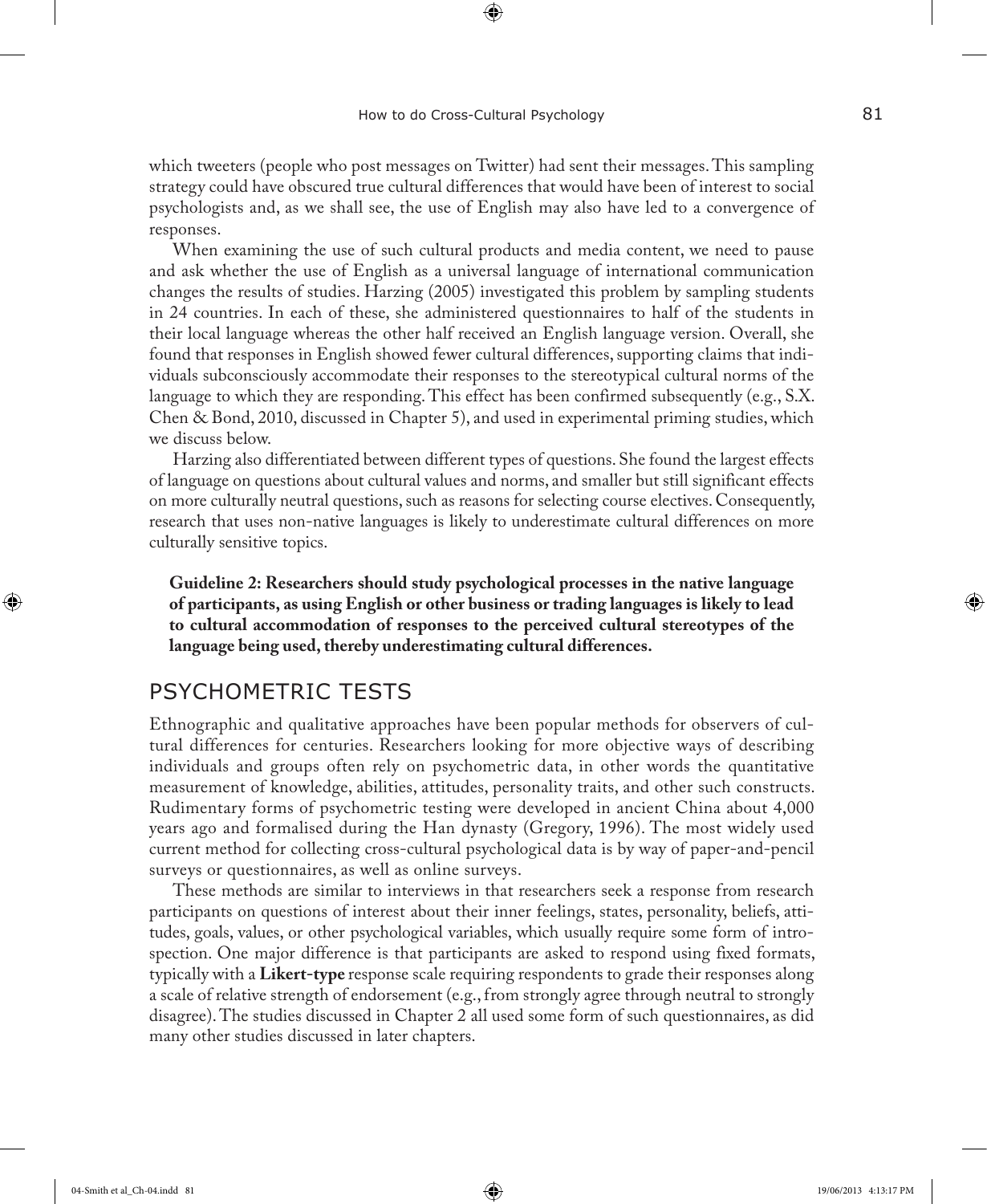A **Likert Scale** is a rating scale used in questionnaires, named after an American psychologist, Rensis Likert. Respondents are asked to specify their level of agreement or disagreement with a specific statement on a symmetric agree-disagree rating scale (typically a 5- or 7-point graded scale). The response is taken as indicating the intensity of their reaction towards the stated topic.

**Reliability** refers to the consistency of a measure, both in terms of its component parts and its repeated use over time. A measure has high reliability if it produces consistent results under consistent conditions.

**Validity** in the statistical sense refers to whether a measure is fit for its intended purpose. Several subtypes can be distinguished. Predictive validity is concerned with whether the measure can predict some other construct of interest (sometimes called utility). Construct validity is the extent to which a measure accurately reflects the variability and relative position of test takers on the underlying construct that the measure is designed to measure.

**Objectivity** refers to the absence of bias in the measurement process. The measurement process should yield equivalent results independent of the researcher or the instrument used.

Psychometric researchers aim to produce valid, reliable, and objective information about underlying constructs that are not directly observable (e.g., a person's subjective beliefs, or their level of intelligence), by analysing patterns of observable behaviour across a series of tasks (e.g., responses to a series of items on a questionnaire). In single-culture studies, inferences are drawn about the **reliability** of a measure based on careful analyses of the patterns of correlation among individuals' responses to the separate items and/or the similarity of responses on multiple testing occasions. Inferences about **validity** require interpreting how well the contents of the measure match the theoretical construct that the researcher is aiming to measure: this interpretation may be aided by testing correlations of the measure with measures of other constructs that are expected to be related to it (convergent or predictive validity), or that are expected to be unrelated (discriminant validity).

In cross-cultural research, this becomes more complex. A measure that is reliable and valid in one cultural context when transposed to a new context may not yield comparable scores. Moreover, even when the measures are comparable, differences in the testing environment may affect the **objectivity** of measurements. We now consider some of the sources of bias in cross-cultural research, as well as some of the techniques that are available to researchers seeking to make cross-cultural comparisons that are as valid, reliable, and objective as possible.

# Sources of Bias in Cross-Cultural Research

## Construct bias

One important issue is the extent to which any psychological construct is understood and conceptualised in the same way across cultural groups. Construct bias refers to the cultural specificity of a psychological construct or process. If there is construct bias, the construct is defined differently in two or more cultural groups. For example, greeting procedures are functionally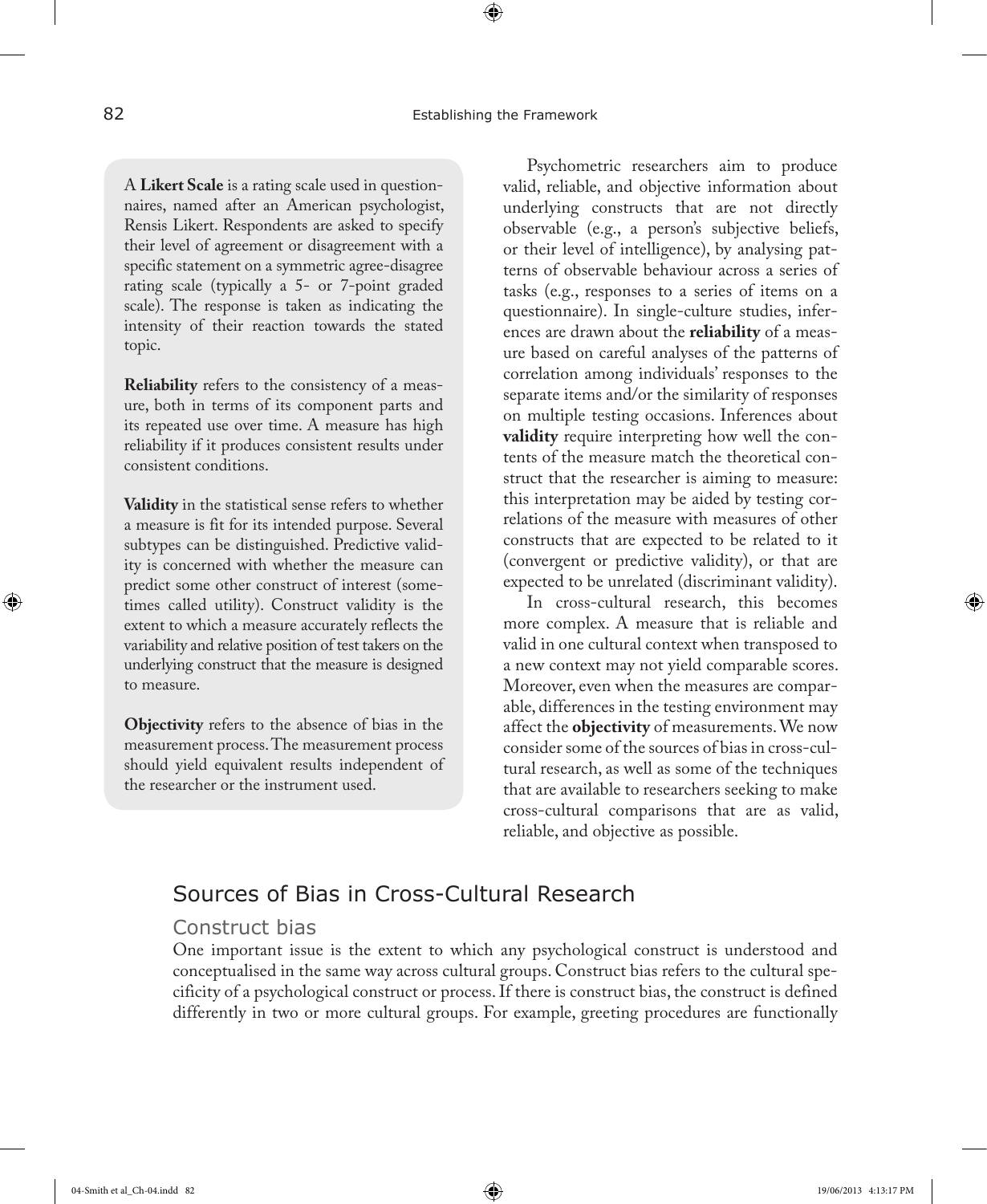#### How to do Cross-Cultural Psychology 83

⊕

universal, but structurally non-equivalent (compare kisses to handshakes to bowing). An example of direct practical importance concerns cross-national comparisons of reading skills, as discussed in Box 4.1.

# Box 4.1 When is a Difference a Cultural Difference?

National differences in scores of intelligence tests focus on abilities considered without referring to the context. What happens if we make comparisons that do include context? After one year of schooling, children in Finland, Germany, Italy, Spain and Greece all achieve accuracy levels of greater than 90% on reading of words and non-words constructed by the researcher. Children in Portugal and Denmark achieve around 70% accuracy. Children in the UK achieve an accuracy of just 40%. It takes them three or four years to achieve 90% accuracy.

Why is this very large difference found? Is it because children in the UK often start school between the ages of 4 and 5, while those in most other European countries start later? Is it because teachers in the UK are less well trained in the specific skills required to teach reading? Are UK teachers less motivated? The principal explanation for the difference is that English is a much more difficult language to read. It is relatively easy for a Spanish or Greek child to learn to read, because their languages are phonically consistent. In other words, a given combination of characters always has the same sound. In English, vowels are frequently pronounced in different ways depending upon the consonants with which they are paired. Consider for instance the sound of 'a' in 'cap', 'call' and 'car', or of 'o' in 'go' and 'do'.

Comparisons of rates of learning to read differ from comparisons of intelligence scores, because languages differ from one another, whereas intelligence testers attempt to make their tests 'culture-fair'. Should differences in learning to read be considered a cultural difference, or should differences only be attributed to culture when measures are used that are equivalent across cultures? Is language a part of culture?

*Sources*: Goswami, Porpodas & Wheelwright (1997); Seymour, Aro & Erskine (2003).

A related threat is **domain under-representation**, where a test or questionnaire may miss out important aspects of a construct in a specific cultural setting. The example of the wider

definition of intelligence in African communities is one such instance. Qualitative studies where respondents are asked what attributes they associate with intelligence have repeatedly found that intelligence is more broadly defined in collectivist cultural groups (Sternberg, 2007). Intelligence is

**Domain Under-Representation** is present in a measure if an aspect of the domain that is important to the function of a theoretical variable is missing from that measuring instrument in at least one of the sampled groups.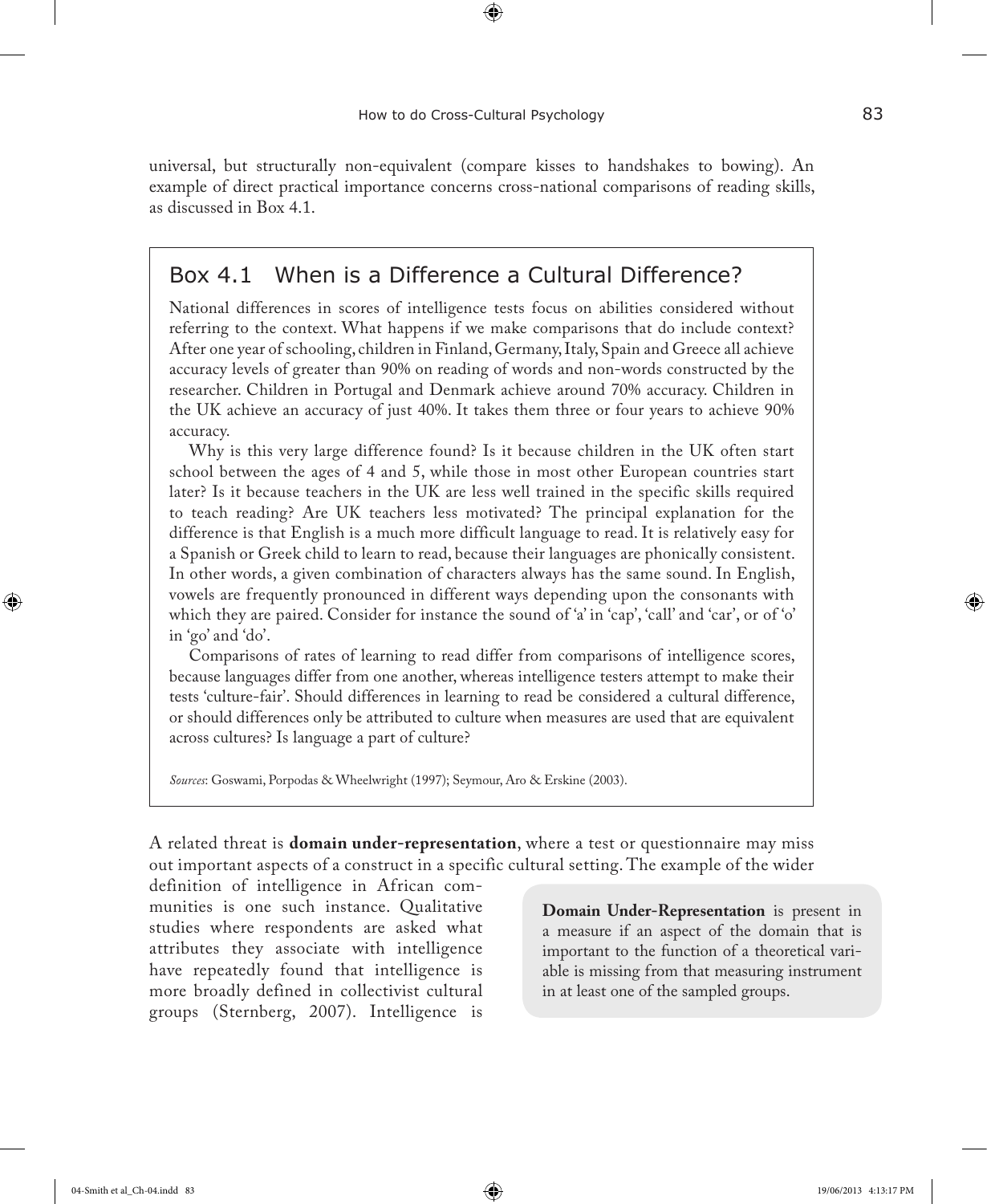#### 84 **Band Branch Establishing the Framework** Establishing the Framework

⊕

seen as including social competence in Taiwan, Japan and China. Studies in sub-Saharan Africa have frequently shown that the skills of maintaining harmonious and stable relations within and between groups are seen as key aspects of intelligence, in addition to the cognitive alacrity that is typically understood as intelligence in Western societies. These differences indicate the need for caution in cross-cultural comparisons of intelligence (see our previous discussion in Chapter 3). Box 4.2 provides a telling example of the problems of testing across cultures.

# Box 4.2 The Challenges of Conducting Research Across Cultures

A researcher administered an intelligence test to an African child. However, the child sat there mute and did not respond to any of the questions asked by the tester. One of the tasks was to recount the story read out by the tester. As with all the other tasks, the child remained silent and avoided eye contact. Disappointed, the tester finally dismissed the child, convinced that the child had some serious developmental delays in her social and cognitive development. The child was picked up by her caregiver and walked a few hours back to her ancestral village. A few days later another child from that village came for testing. This child was much more forthcoming with answers and was very energetic and talkative. When the tester started reading out the story as for the first child, she interrupted the experimenter and said that she had already heard this story from her friend and started recalling the correct story with all the necessary details. The tester was baffled. The first child had not only remembered the story on the way back to her village, she had also correctly recounted it to other children, including this one now sitting in front of her who memorised it and retold it accurately. Therefore, the first child probably had normal or even outstanding intellectual capacities, but had interpreted the testing situation differently. In her culture it was socially intelligent not to talk back to the tester as an adult, and she had aimed to present herself as an intelligent and wise child that did not talk back to an older person, even if tempted repeatedly.

*Source*: Adapted from Harkness & Super (1977).

The dilemmas of construct bias can be considered in light of the useful distinction between etic and emic approaches, proposed by Pike (1967) and popularised by Berry (1969). In attempting to learn a Mexican Indian language, Pike found that the use of differing pitches and tones influenced the meaning of specific sounds in that language. In terms of the concepts used in linguistics, phonetic production affects the meaning of specific phonemes. Drawing on this distinction, Berry contrasted two approaches to cross-cultural study. Firstly, one could start from the assumption that there are universals and proceed in that manner until evidence is found for differences. He termed this the 'etic' approach, paralleling the universalist assumptions made in phonetics, the study of sounds. Alternatively, one can start by studying intensively the distinctive attributes of one specific cultural group. He termed this the 'emic' approach, because it focuses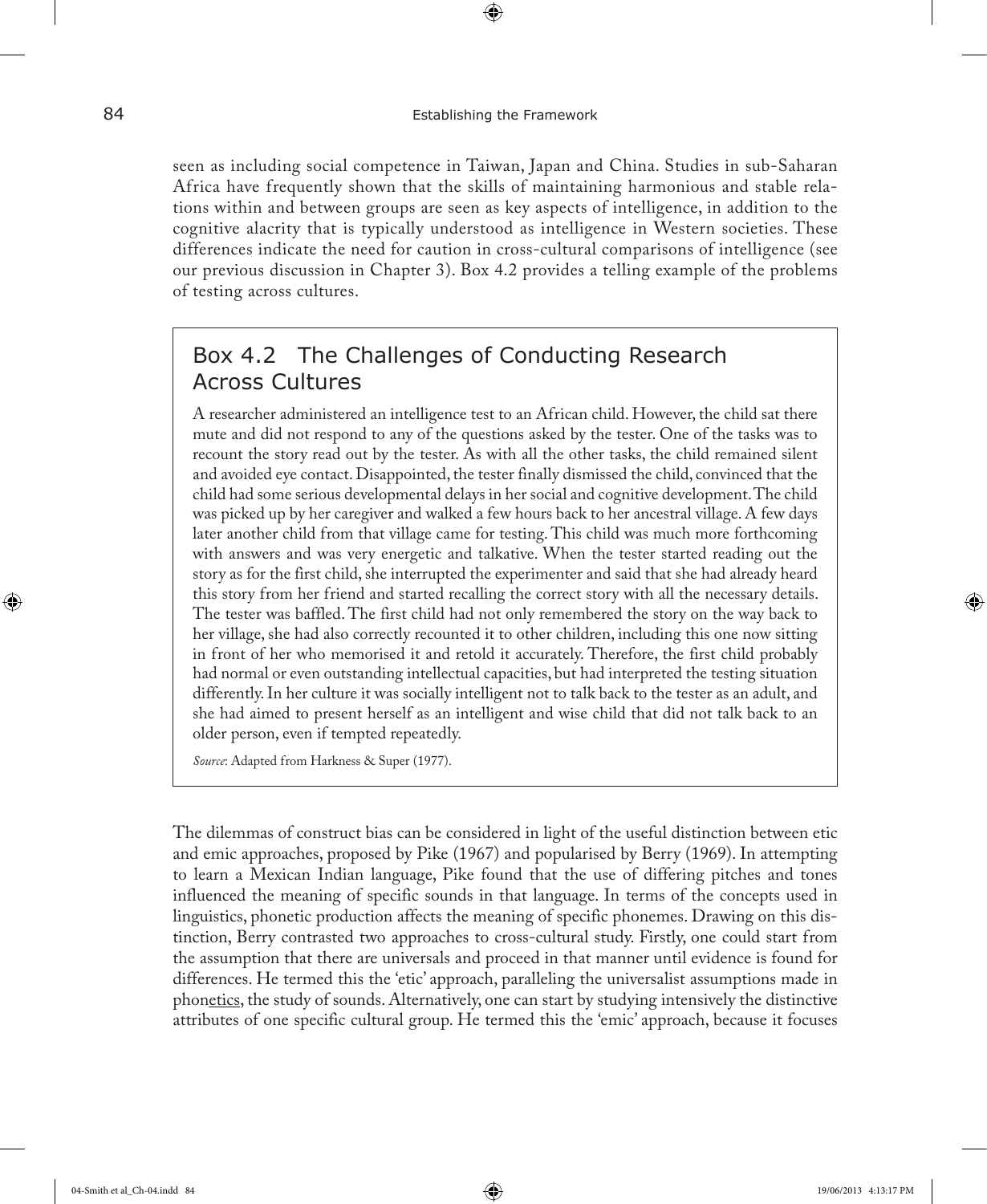#### How to do Cross-Cultural Psychology and the state of the 85

⊕

on local meanings, and draws most readily on information provided by persons within that cultural group. This orientation parallels linguists' focus on the phonemic attributes of a specific language.

The debate between emic versus etic methods somewhat resembles the debate between positivism and post-modernism that was discussed in Research Debate Box 4.1. Etic research is strongly associated with positivist and post-positivist epistemologies. Emic research focuses on culture-specific attributes that can only be understood within the local context. The approach used by most indigenous researchers falls under this heading, as summarised in Box 4.3.

# Box 4.3 How to do Indigenous Psychology

In Chapter 1, we discussed indigenous psychology as one area of cross-cultural research. Indigenous researchers often prefer to use the less standardised methods that allow for more mutual and egalitarian exchanges between researcher and interviewee (Pe-Pua, 2006). Enriquez (1993) distinguished between two main types of indigenous research: 'indigenisation from within' and 'indigenisation from without'. The former refers to locals or insiders developing a psychology within and for their own culture. The latter describes attempts by foreigners to understand and describe a culture in its own terms, moving from an imposed-etic understanding to an emic understanding (in Berry's terminology). Here are some guidelines that indigenous researchers have used for such endeavours.

*Do* tolerate ambiguous or vague states of understanding and suspend decisions as long as possible in dealing with theoretical, methodological and empirical problems, until something indigenous emerges in your mind during the research process.

*Do* be a typical native in the cultural sense when functioning as a researcher.

*Do* take the studied psychological or behavioural phenomenon and its sociocultural context into consideration.

*Do* give priority to the study of culturally unique phenomena.

*Do* base your research on the intellectual tradition of your own culture rather than on that of a Western culture.

*Don't* neglect Western psychologists' important experiences in developing their own indigenous psychologies, which may be usefully transferred to the development of non-Western indigenous psychologies.

*Source*: Excerpted from Yang (2000) (emphases added).

Emic studies are often equated with postmodernist concepts, but in fact they can also be conducted within a post-positivist framework. For example, if you develop a testable hypothesis about psychological processes within a specific culture (for instance, 'there will be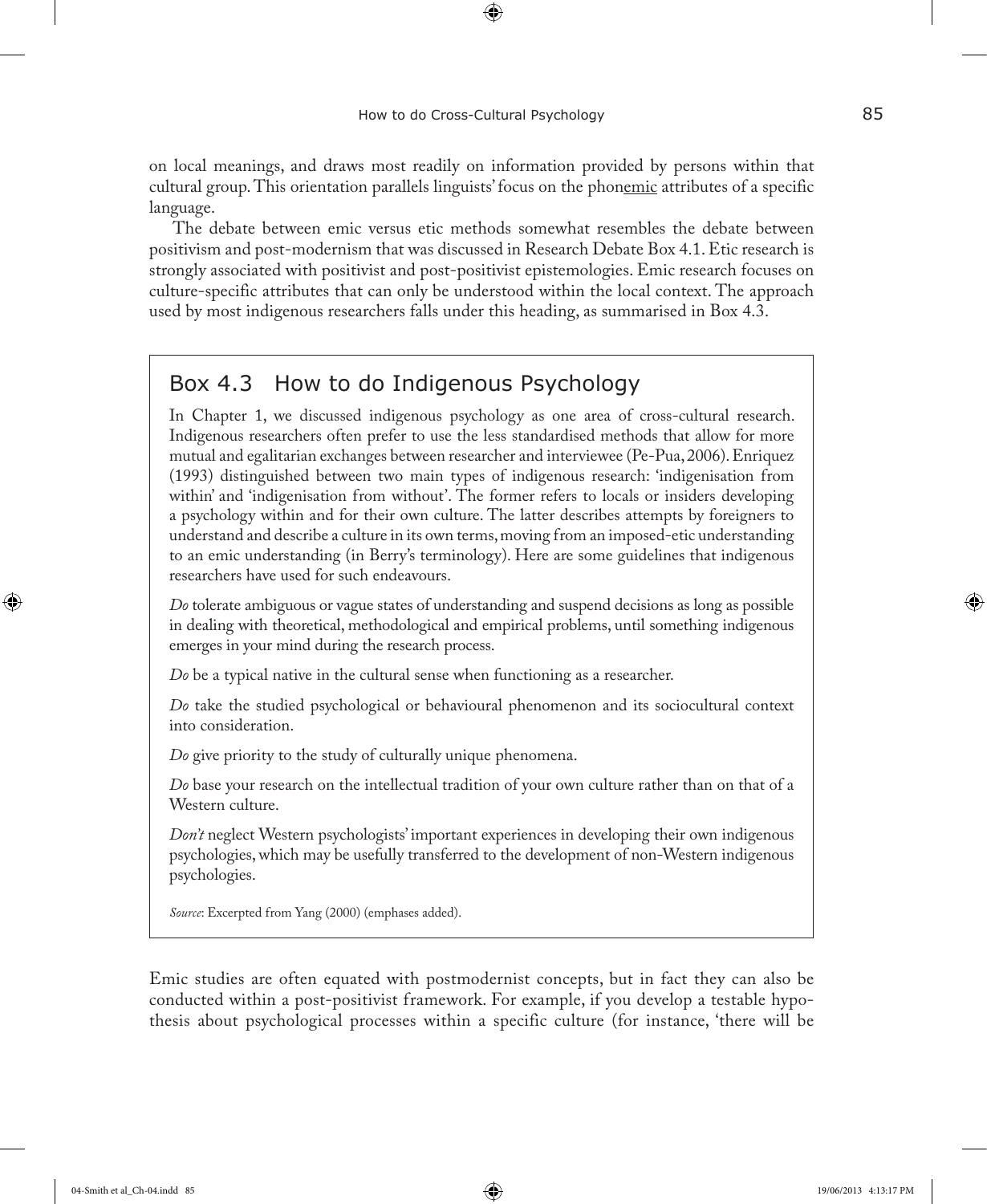#### 86 **Billion Establishing the Framework Establishing the Framework**

⊕

relationship between the importance placed on children and the sharing of food'), then you are conducting an emic study within a positivist paradigm. Ferreira, Fischer, Porto, Pilati, and Milfont (2012) conducted such a study. They developed measures of *jeitinho brasileiro,* an indigenous social influence strategy in Brazil (see Chapter 10) and then examined how individual preferences and normative perceptions of *jeitinho brasiliero* related to other psychological variables.

Berry (1969) suggested that cross-cultural research often starts as 'imposed-etic', that is to say, it is based on applying Western concepts and measures in non-Western contexts. Imposed-etic research relies on the assumption that the concepts and measures will have the same meaning in new contexts. Rokeach's (1973) study of social values using a survey developed in the USA is a good example of emic US research that was subsequently 'imposed' in nine other nations (Ng et al., 1982, discussed in Chapter 14).

As a research field becomes more fully developed, an accumulation of emic studies can contribute to the development of improved 'derived-etic' measures, that have equal validity in a broad range of cultural contexts. Rokeach's work strongly influenced Schwartz's (1992) subsequent cross-cultural studies of values. His survey items were drawn in part from Rokeach, but he also consulted Muslim and Druze scholars and included values from previous instruments developed in China, Israel and Zimbabwe. Moreover, he allowed for the possibility that he might be missing further values, by asking his collaborators in each country to add culture-specific values of local relevance. However, the local items proved compatible with the universally identified dimensions, so his individual-level value dimensions can be considered the best current example of a derived-etic measure encompassing a broad range of cultural groups.

## Instrument bias

Even if an underlying construct can be defined equivalently across cultures, it may not be measurable in the same way. Serpell's (1979) study of British and Zambian children provides a good example of instrument bias in the area of cognitive abilities. British students were much more familiar with using pencils (or pens) and paper in their daily lives, and when standard pencil-and-paper tests were used the British outperformed Zambian children. In contrast, if iron wire figures were used, Zambian children showed superior test performances, since making toys from iron wire was a common pastime in Zambia and children were familiar with performing these tasks. Importantly, the two groups did not differ on a task involving clay figures that was unfamiliar to both cultural groups.

Let us reconsider some of the studies discussed in Chapter 3, for example the study by Henrich et al. (2010) who sampled participants from 15 traditional cultures around the world and asked them to play a number of economic games. Imagine you are a Hadza forager who is roaming the Tanzanian savannah and is used to collecting and hunting for the food that is necessary for survival. You do not use money on a regular basis, although you are probably aware of its existence. Now you are interacting with some foreigners who play a game where you have to imagine that a person that you do not know is giving you a large amount of this money and you have to divide it between yourself and an anonymous person that you have never seen and indeed never will. In their study, Henrich et al. reported that the Hadza were among the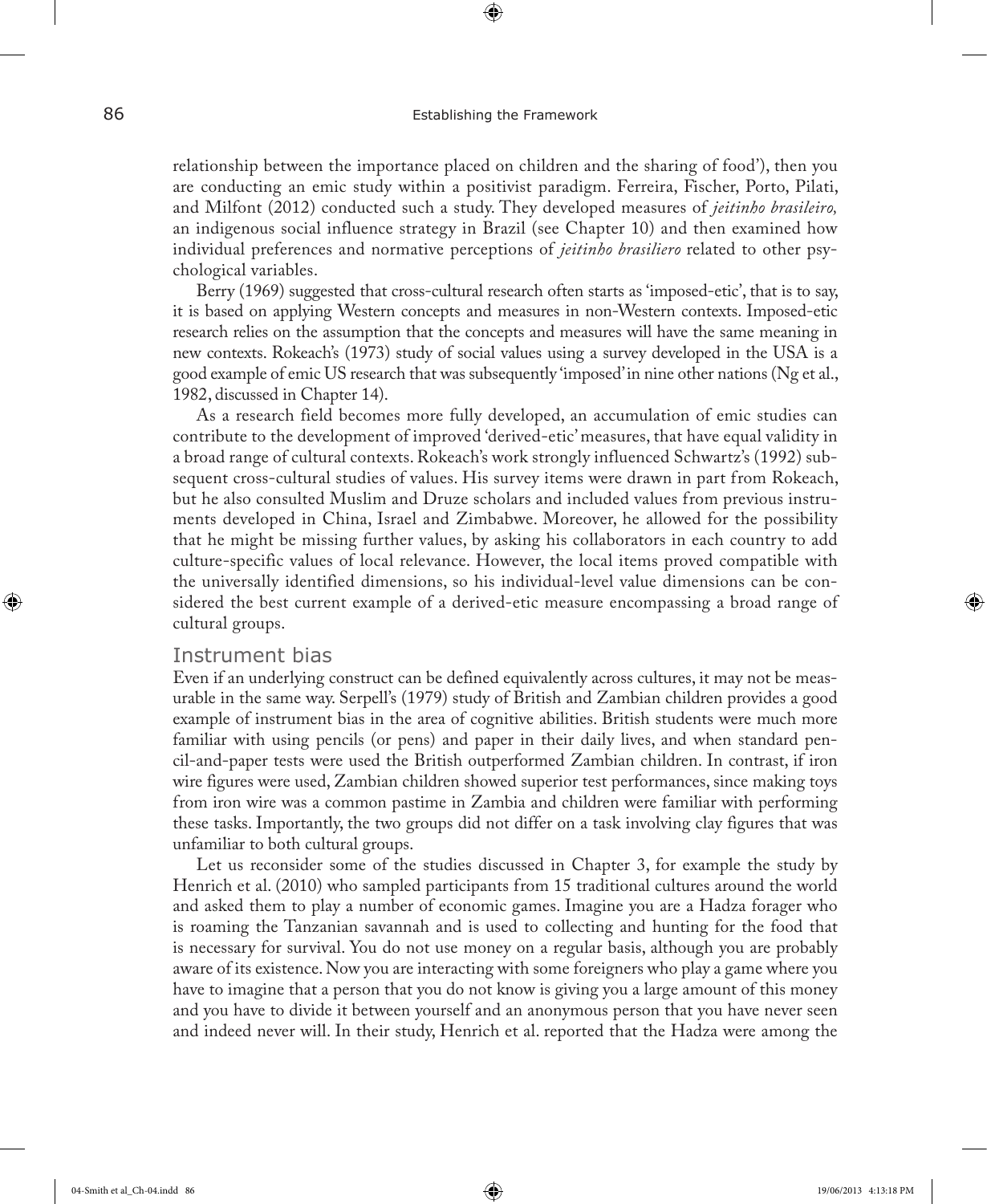least likely to offer any money to the anonymous player. They explained differences across communities by showing that integration into a market economy and believing in a monotheistic god are necessary for the emergence of fairness (operationalised as sharing in the so-called Dictator Game). This is an imposedetic interpretation and we could equally argue that the results test instead for a familiarity with Western concepts such as money and abstract, non-personal notions of fairness that are not relevant in a Hadza community.

It is preferable to use locally meaningful and relevant objects for exchange games like this one. A good example is a study by

**Translation-Back Translation** is the classic translation procedure. An instrument is first translated from the source language into the target language and then independently translated back into the source language. The original and the back-translated versions are then compared and changes are made so as to improve accuracy.

**Decentering** involves replacing culturally specific expressions in the initial version of an instrument with alternative wordings that are more translatable but still preserve the underlying meaning.

Apicella, Marlowe et al. (2012) which also involved Hadza participants. They studied exchange networks in Hadza camps by giving participants three sticks of honey (a prized food source among the Hadza) and then asked them to distribute these three honey sticks in any way they liked among people in their camp. Of course, this was a study within a single cultural group. In a cross-cultural study, locally equivalent objects would need to be found so that the results could be compared across groups.

The creation of measures that are understood equally well and in similar ways across different parts of the world is not simply a matter of using items that refer to issues or tasks that are familiar to respondents. There is also a need to ensure that translations from one language to another are done in a manner that yields items with equivalent meaning (Hambleton & Zenisky, 2011). The most widely accepted procedure for achieving linguistic equivalence is **back-translation** (Brislin, Lonner, & Thorndike, 1973): a translation is first made from the language in which the test was originally developed into the language of the society in which it is to be used. A second bilingual person is then asked to translate the items back into the original language, usually English, without having seen the original version. A comparison of the retranslated version and the original by a native speaker-writer of the first language can then be used to detect problematic translations and to create an improved version through discussion between the two translators.

Back-translation is cost-effective and fast, but can result in stilted and awkward sentences in the target language. It is therefore not the optimal solution. A 'committee' approach, where a group of bilinguals get together and discuss the meaning and appropriateness of each item, may overcome this problem. It is possible to combine back-translation and committee approaches to capitalise on the strengths of each method. However, such methods are very labour and time intensive (see Harkness, 2003, for more details).

Difficulties often focus on the relative merits of a literal translation versus linguistic '**decentering**'. A decentered translation does not necessarily use terms that have a precise linguistic equivalence, but may draw on the cultural knowledge of the translators to use phrases that have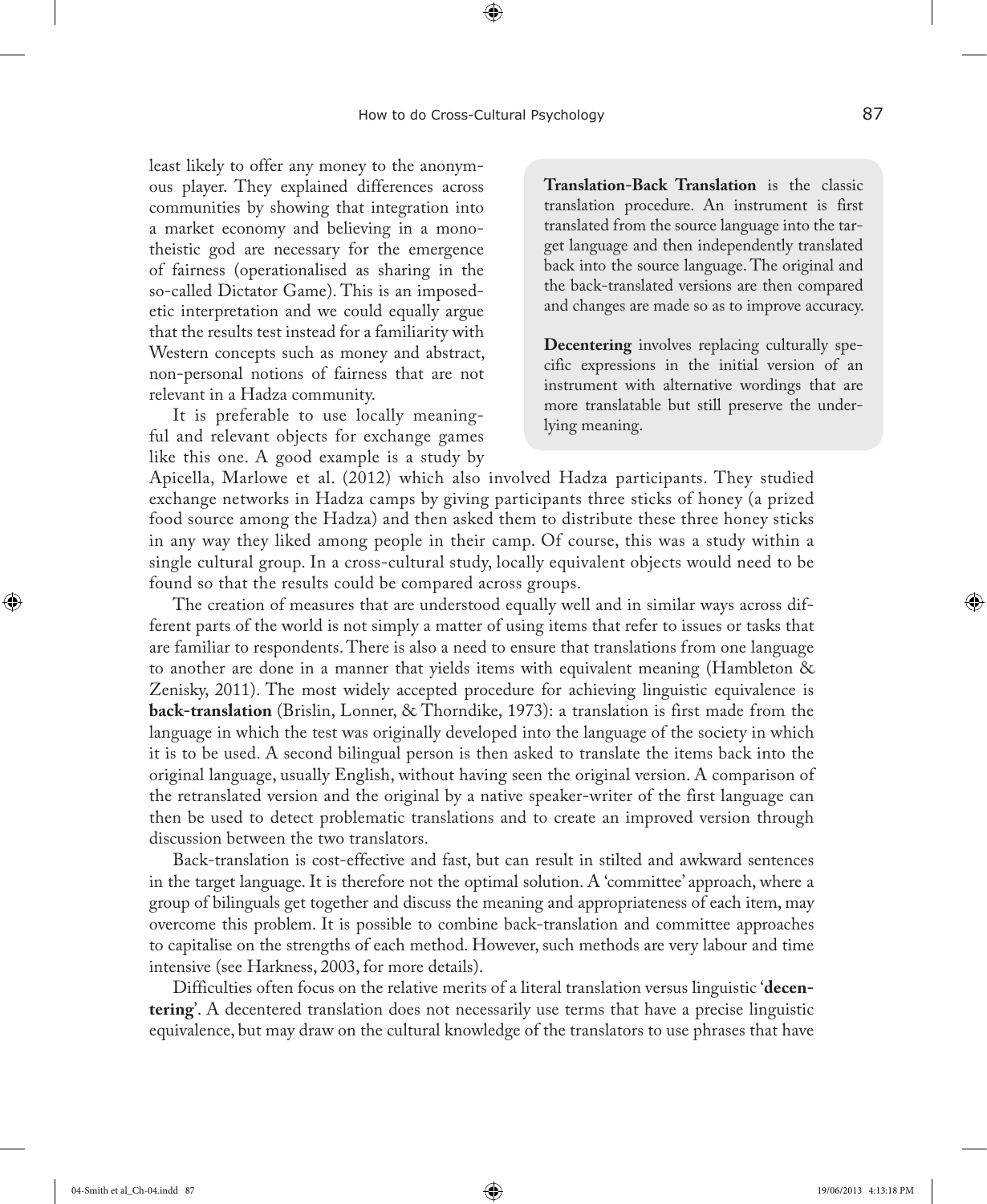#### 88 **B** Establishing the Framework

⊕

an equivalent meaning in the two languages. For instance, while English speakers discussing some misfortune might seek hope by claiming that 'every cloud has a silver lining', speakers of Mandarin Chinese would claim that 'every cloud has a pink edge'. A further step in decentering would be to drop the specific descriptors in the original version in favour of a similar, more general saying, like 'something good comes from any misfortune'. A good example of decentering was the development of the social axioms study discussed in Chapter 2; Leung, Bond et al. (2002) gathered proverbs, maxims and adages in Hong Kong and Venezuela, but then had to rewrite them to capture the underlying social beliefs in more general terms that would be understandable outside their cultures of origin.

# Key Researcher Box 4.1 Kwok Leung



Figure 4.1 Kwok Leung

Kwok Leung (b. 1958) grew up in Hong Kong. After discovering cross-cultural psychology while taking an undergraduate course at the Chinese University of Hong Kong with Michael Bond, he obtained his PhD in social and organisational psychology from the University of Illinois, Urbana-Champaign, supervised by Alan Lind and inspired by Harry Triandis. He is currently chair professor of management at the City University of Hong Kong. He has collaborated with Michael Bond in pioneering cross-cultural studies of beliefs (social axioms) and has conducted many studies of justice. He has also co-authored key publications on cross-cultural research methods. Overall, he has published several books and more than 100 academic articles.

# Administration bias

Administration bias refers to any aspect in the administration of a test or survey that affects results. This can include differences in physical conditions and social environments (e.g., the noise or temperature of the test setting, or the presence of other people in the test situation), instructions (e.g., the different experience of test administrators in different contexts or the use of vague language in instructions), the status of the test administrator (e.g., their ethnicity, profession, status, religion, or local versus foreign status) and communication problems (e.g., differences in the language used, the use of interpreters or the culture-specific interpretation of instructions). The goal in classic psychometrics is to standardise the test situation as much as possible, so as to rule out any variation in the results that could be interpreted as arising from differences in the administration of the scientific procedure.

However, from a cultural perspective this standardisation may introduce error variance if the required procedures result in a situation that is not compatible with local customs and cultural standards. Practitioners of ethnomethodologies such as *pagtatanong-tanong* (roughly translated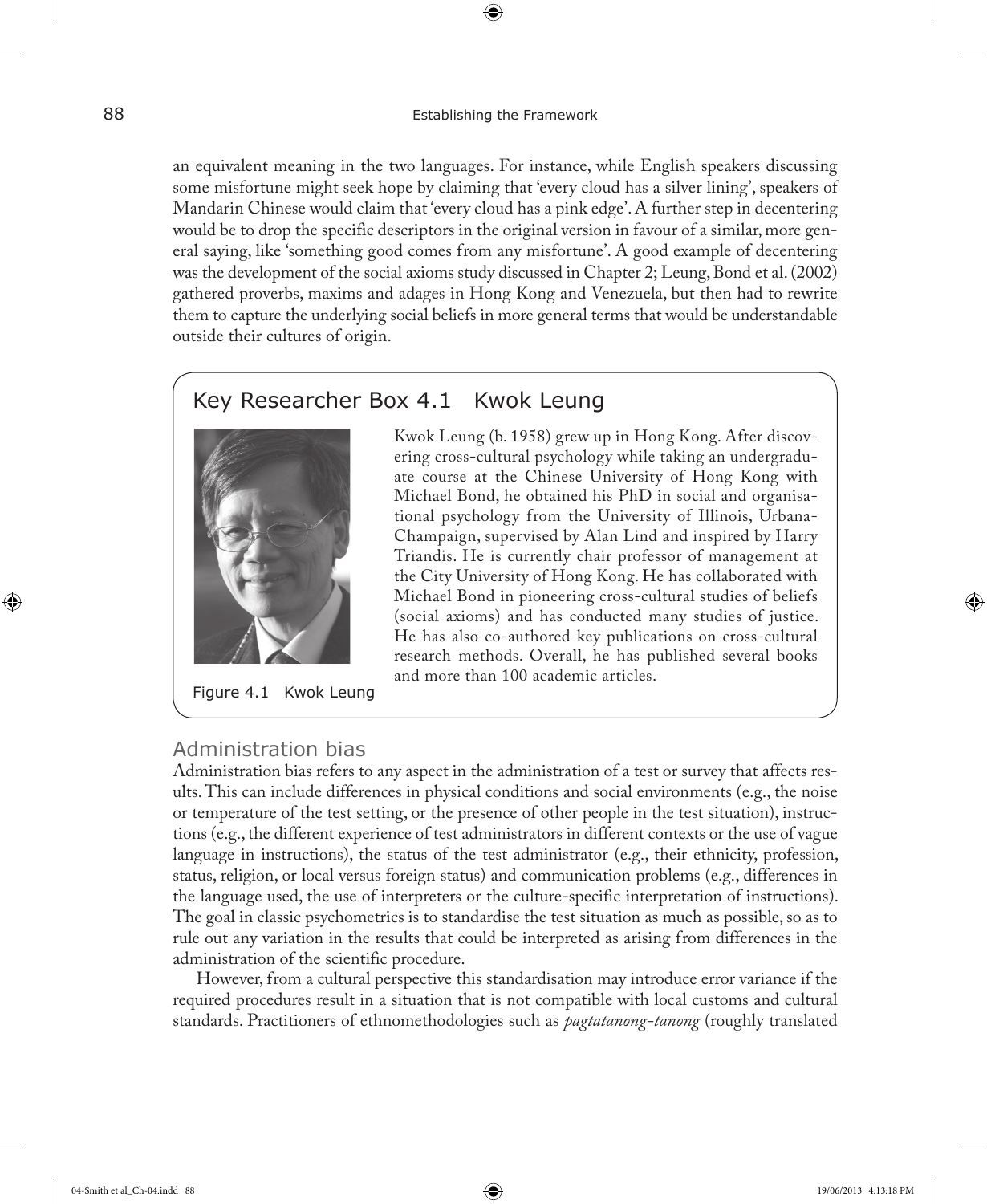as casual asking around) in the Philippines (Pe-Pua, 2006) have criticised Western psychologists for striving to standardise social situations and limit the interactions between participants and researchers. One of the key aspects of *pagtatanong-tanong* as an alternative to Western psychological procedures has been the concept of casual and non-directed conversations that are driven by the respondent rather than the researcher. It is through these conversations that the researcher can obtain valuable information once a certain level of trust has been established and the researcher is no longer treated as an outsider.

Nevertheless, these unstructured approaches have been heavily criticised as yielding unreliable and non-replicable results in cross-cultural psychology (Van de Vijver & Leung, 1997) and similar criticisms have also been raised within the Philippines. Pe-Pua argues that these problems can be overcome through a systematic documentation of findings, the replication of studies, and giving attention to ethical guidelines. Indigenous methodologists stress that the relationship takes priority and that interview procedures cannot be guided by the demands for standardisation required by positivist methodologies. According to this approach, any strict standardisation would feel alienating to participants in non-Western contexts.

# Key Researcher Box 4.2 Fons van de Vijver



Figure 4.2 Fons van de Vijver

Fons van de Vijver (b. 1952) grew up in the Netherlands, and completed his PhD at the University of Tilburg. He is currently a professor at the same university and holds additional posts at North-West University, South Africa, and the University of Queensland, Australia. He has published 16 books and more than 350 papers and book chapters, mainly in the domain of cross-cultural psychology. His main research topics involve measurement bias and equivalence, psychological acculturation and multiculturalism, cognitive similarities and differences, survey response styles, and translations and adaptations of psychometric tests. He has co-authored key publications on cross-cultural research methods.

In the context of developmental psychology, Abubakar (2008) has suggested that tests that require strict standardisation can be administered last to overcome some of these limitations when testing children in African contexts. For example, the test administrator may start off by playing football with the child and her siblings, which allows for observations of balance, control and other aspects of motor function that are important for assessment. Once the child has developed some trust and feels comfortable with the test administrator, more standardised instructions to test cognitive abilities can be used. This graduated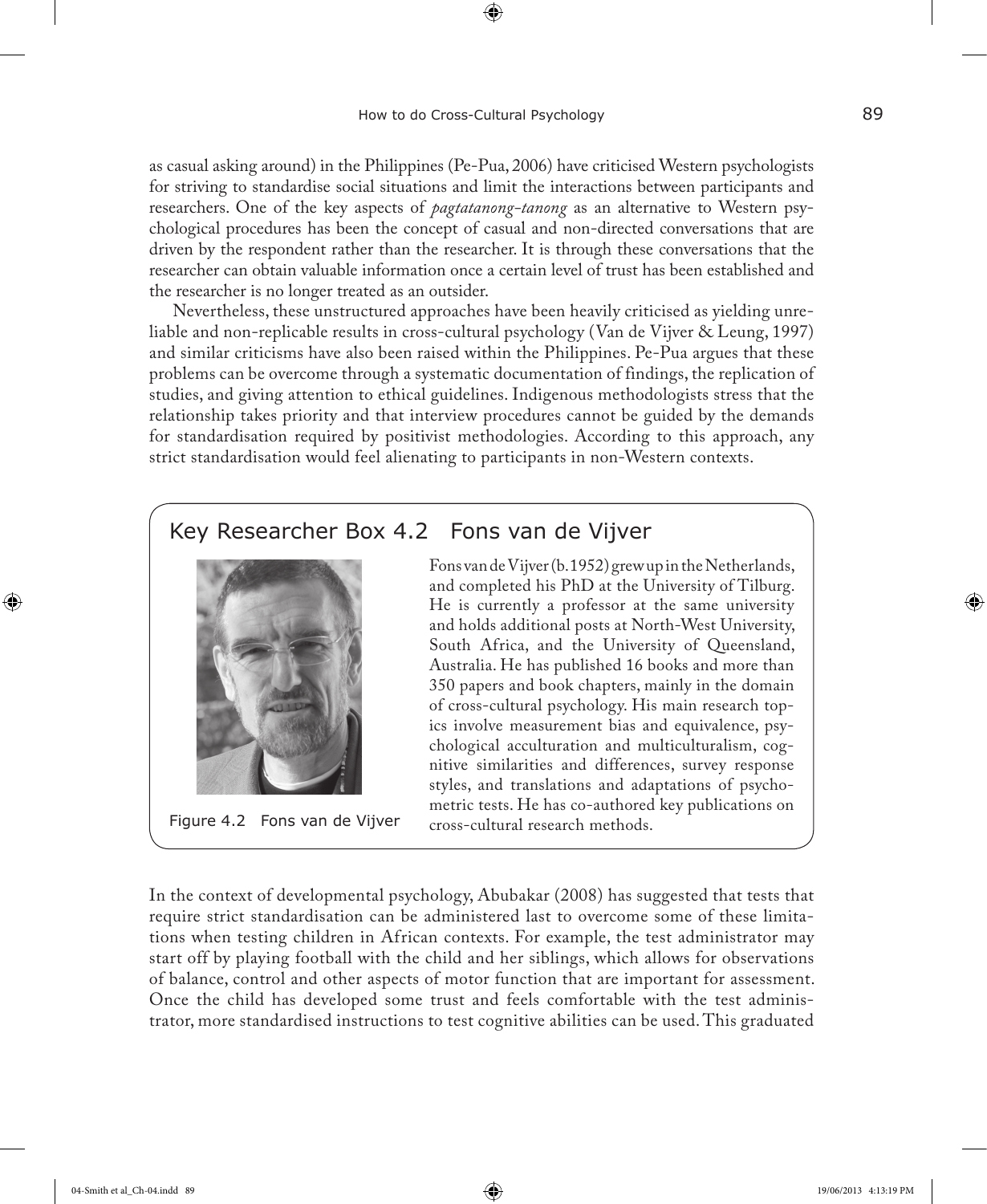#### 90 Establishing the Framework

⊕

approach circumvents problems associated with strict standardisation that may alienate respondents.

#### Sampling bias

Finally, sampling bias refers to the characteristics of the sample that is used for comparisons. Reconsider the discussion of the Ik at the beginning of this chapter. What sample should be used against which to compare the values and moral inclinations of the Ik? The Ik groups studied by Turnbull varied in so many different ways from most other samples studied by psychologists that it would be hard to find a comparable group. Cross-cultural studies frequently compare student samples, but students are drawn from elite groups in some nations much more than in others. Enrolment in tertiary education varies between 73% in the USA and 7% in China. Even in the 'Western' nations of Europe it varies between 70% in Finland and 30% in the Czech Republic (www.nationmaster.com).

In many of the studies reviewed in this book, psychology students were the research participants. You may ask the question to what extent do psychology students differ across societies in ways that are additional to their cultural background? One important difference can be the status of psychology in a given society, and the educational requirements for studying psychology there. If you are a student residing in Germany, you probably went through a central allocation system before being admitted to a university that takes into account your grades from high school. In Germany, there is a high demand to obtain a degree in psychology, so entry to university is competitive and few students will get their choice of university. In the UK and the USA, psychology is similarly attractive to students, but few constraints exist on choosing to study psychology rather than another major. Psychology students therefore differ between these three nations on important cognitive and motivational variables. In many non-Western societies, psychology has much less prestige and there is no competition for places. Another difference is the socio-economic status of students in each society. These factors are likely to influence motivations, attitudes and beliefs in addition to any cultural variable that may influence survey responses.

As a general rule, the more culturally and economically diverse the samples, the more likely it is that one or more biases will affect the findings. This raises the probability of finding dif-

The **Interpretation Paradox** refers to the problem that psychological differences between samples that vary along many different social, cultural and economic dimensions are easy to find, but it is then difficult to explain why these differences exist and what variables may cause them.

ferences that cannot be explained by a single or limited set of variables. This awareness leads to a so-called '**interpretation paradox**' (Van de Vijver & Leung, 2000). It is relatively easy to find differences between samples that differ along many different social, cultural and economic dimensions, but it is then more difficult to pinpoint why these differences exist and what factor or factors can explain them.

**Guideline 3: Samples should be matched as closely as possible in order to rule out alternative explanations for observed differences in the outcomes being studied.**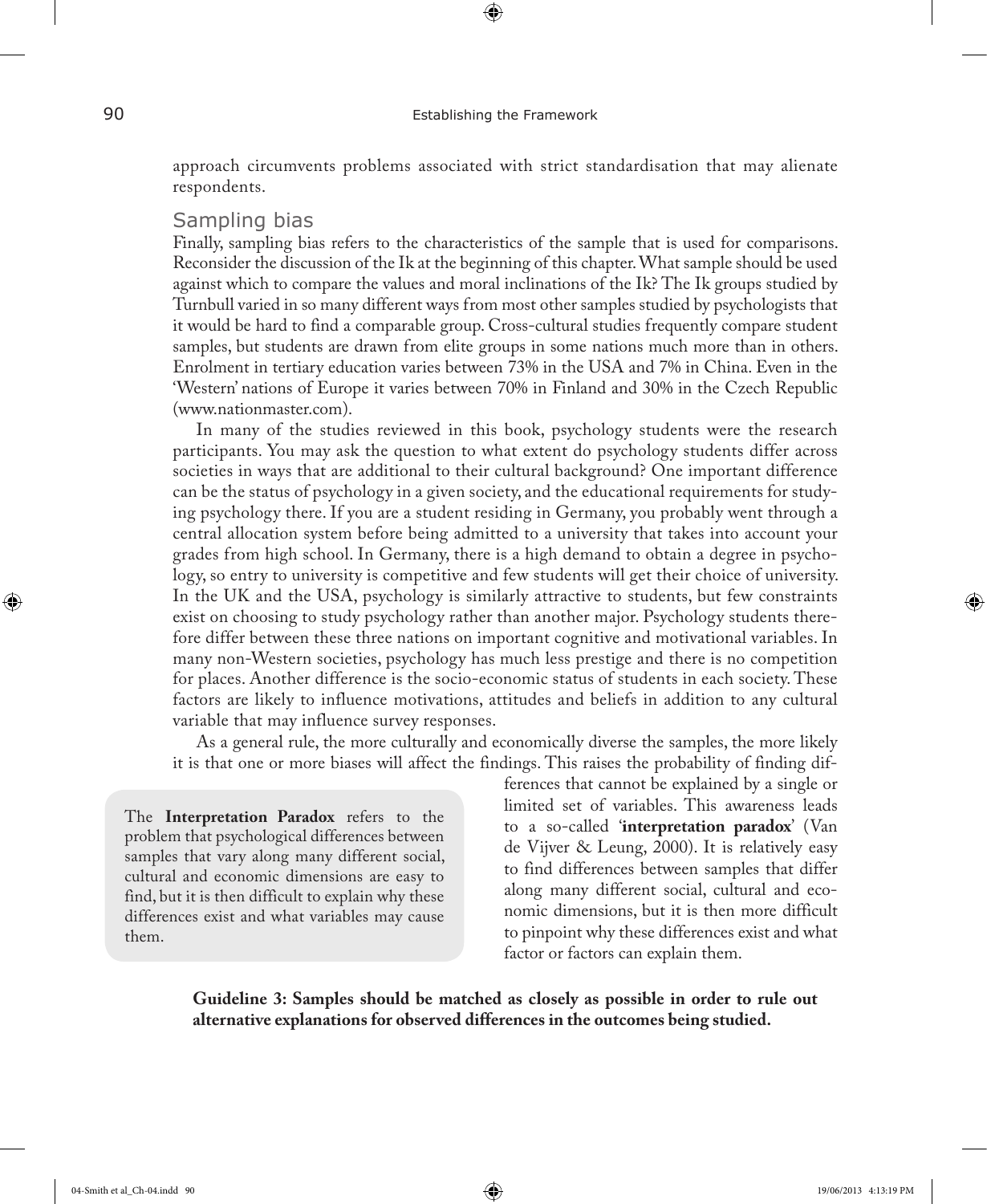# The Quest for Cross-Cultural Equivalence

As we have just seen, there are many challenges in making valid comparisons between groups. How confidently, then, can we use psychometric measures of values, traits, or abilities to test reliably (consistently) and validly (truly) whether two different populations are the same or different on the value, belief, trait or ability in question? Cross-cultural methodologists have developed guidelines for establishing four increasing levels of equivalence in measures of psychological processes and constructs (Van de Vijver & Leung, 1997; Fontaine, 2005; Matsumoto & Van de Vijver, 2011). The higher the level of equivalence, the more confidently we can claim to be measuring the same underlying construct across different cultural samples. Here, we use terminology adopted by Fontaine (2005). Van de Vijver and Leung (1997) put functional and structural equivalence together as construct equivalence.

# Functional equivalence

The most general and broadest level of measurement equivalence is **functional equivalence**, that is whether the same underlying psychological construct can be said to exist across different cultural contexts. In operational terms, can the test behaviour (e.g., the behavioural **Functional equivalence** refers to the situation where the same theoretical variable accounts for the same measurement outcomes across cultural groups.

response of selecting a response category to a Likert-type item) be seen as an expression of the same theoretical variable? This issue is most easily described and discussed in relation to cognitive phenomena such as intelligence. As we have seen, intelligence is consensually defined more broadly or more narrowly in different cultures. The ability to solve abstract cognitive problems, typically emphasised in Western definitions of intelligence, is only one aspect of the much broader conceptualisation of intelligence that prevails among various African groups.

Functional equivalence is the most abstract and difficult level of equivalence to establish, as it requires an in-depth understanding of each cultural context and extensive qualitative and conceptual work. It is often assumed rather than tested, because it depends additionally on philosophical and theoretical considerations, and no statistical tests are available for making such judgments. Qualitative and ethnographic research is necessary if one is to make an informed judgment about the nature of a construct in each culture and thus to make claims about construct equivalence.

### Structural equivalence

If functional equivalence is considered to be tenable, the second issue is whether the same items can be used in different cultural contexts as indicators of the underlying construct. This level of equivalence is called **structural equivalence**.

**Structural Equivalence** refers to the situation where the same measurement instrument is a valid and sufficient indicator of a theoretical variable of interest to the researchers in two or more cultural samples.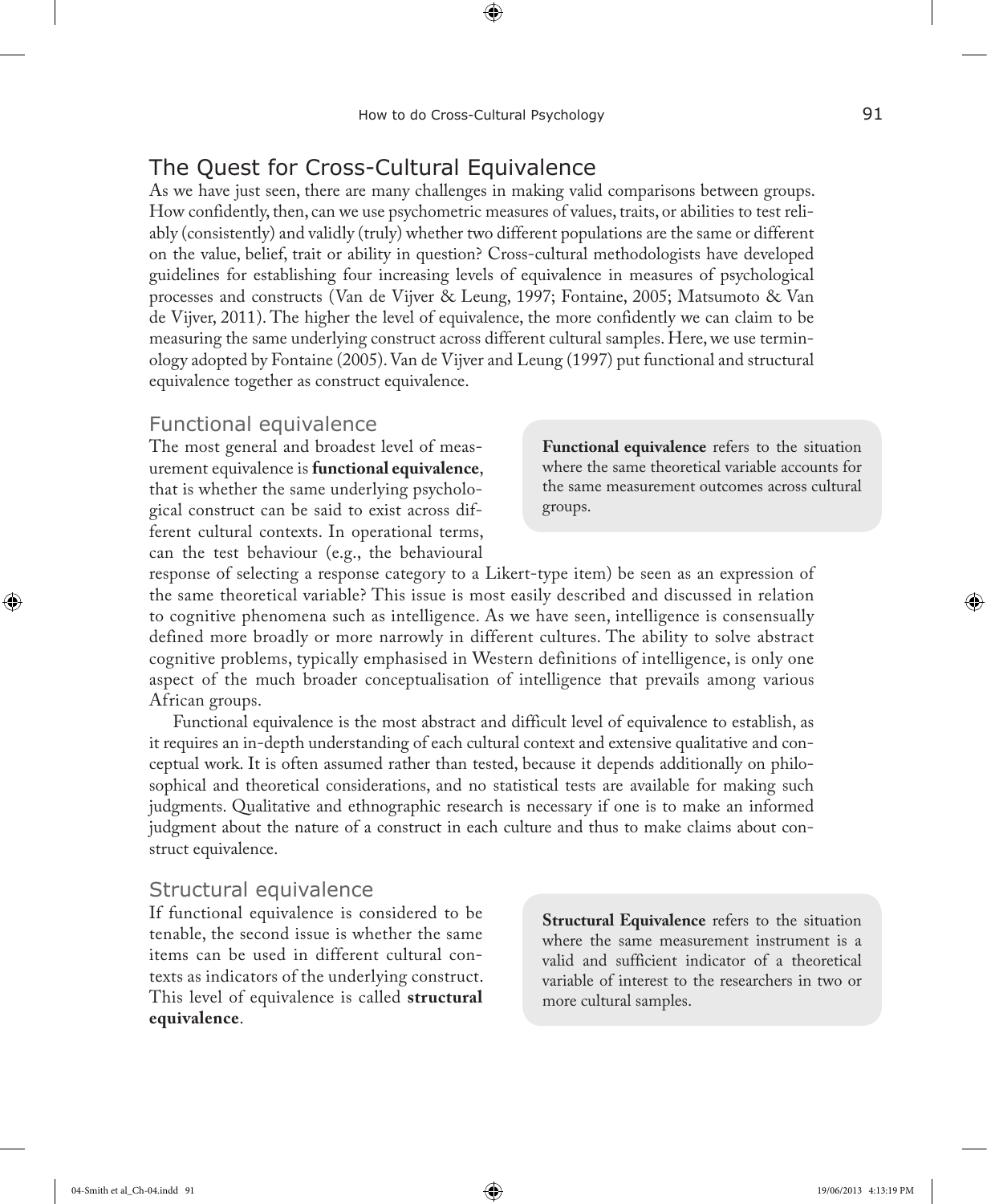#### 92 Establishing the Framework

⊕

To illustrate the use of comprehensive procedures for establishing both functional and structural equivalence, we describe here a cross-cultural study of emotion research. Breugelmans and Poortinga (2006) were interested in the hypothesis that all humans have the same physical and biological capacities to experience certain emotions, even though these capacities cannot be expressed through language in settings where the language does not have words for specific emotions. For example, members of the native American group of Raramuri in Mexico use the same word for 'shame' and 'guilt'. Does the absence of a specific word indicate that they cannot differentiate and respond appropriately to different social situations that would elicit either shame or guilt in another culture?

To assess this question, Breugelmans and Poortinga started by soliciting descriptions of typical situations that invoked either shame or guilt from Javanese villagers in Indonesia, chosen because they are comparable in many socio-economic characteristics to the Raramuri. They next found that both Dutch and Javanese students were able to differentiate these two types of scenarios. They then presented these scenarios to Raramuri villagers, asking them how they would feel in each situation. The results showed that they responded to the two kinds of situations in a very similar way to that of the Javanese. This demonstrates that the Raramuri were able to discriminate between culturally relevant scenarios of guilt and shame in very much the same way as other groups that do have separate words for shame and guilt. Hence, the non-availability of a word does not affect the differential emotional experience of shame versus guilt.

This example demonstrates that using culturally relevant scenarios can establish both a functional and structural equivalence of psychological processes, even if the observed behaviour (the lexical encoding of emotions) would indicate otherwise. Thus, the critical way to establish structural equivalence is to find indicators that tap the construct of interest in a culturally meaningful way. Indicators need to be relevant and representative of the construct in each cultural setting, but may vary between groups.

To develop meaningful indicators in each culture, extensive qualitative and ethnographic research is necessary, followed by sound psychometric analysis of the instrument. Unfortunately, many published cross-cultural studies have not followed these requirements and have instead used imposed-etic measures. Often, much work is spent in examining the simpler task of whether survey items load in psychometrically similar ways on the expected construct, but far less effort is dedicated to developing locally relevant measures. A major problem is that important aspects or indicators of the psychological construct are often missed when imposed-etic measures are used. This failure can be expected to lead to domain-underrepresentation.

Achieving structural equivalence suggests that the same items can validly be used to measure individual differences in the same underlying construct within both groups. However, this does not yet mean that one can validly compare correlational patterns or mean scores across groups. Before doing this, further levels of equivalence are required.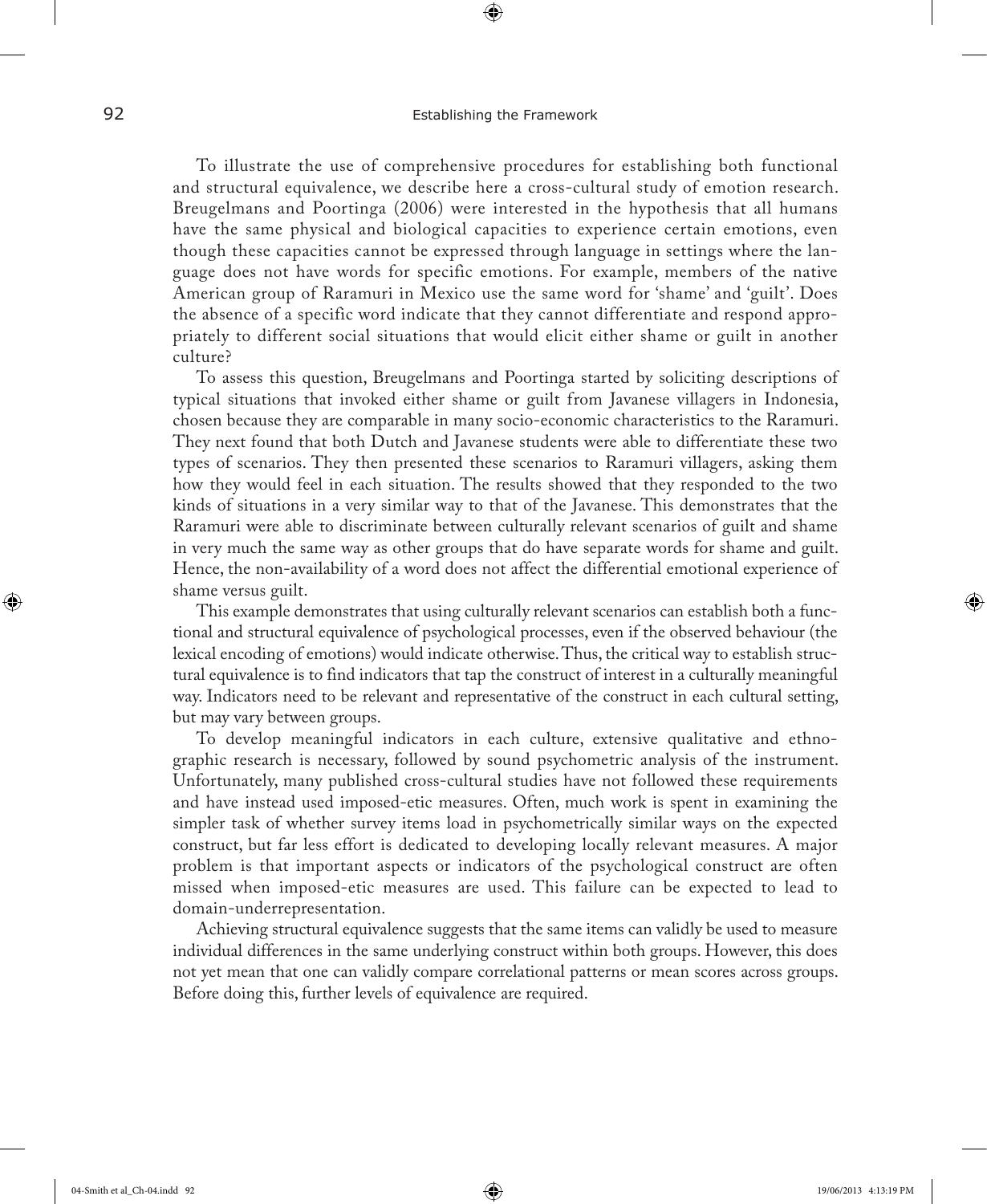# Metric equivalence

To compare correlational patterns across groups validly, **metric equivalence** is needed. Metric equivalence means that a difference of one scale point on a measure can be assumed to reflect the same difference in the underlying construct across groups. In the psychometric literature this is often called metric invariance. Because we cannot directly measure the underlying construct, metric invariance is inferred from the patterns of relationships among the items. If factor loadings for all items are found to be equal across groups, this supports the assumption that the items are related to the underlying construct in the same way. As the level of an individual on the **latent variable** (often defined as a latent factor) increases, so too does his or her endorsement of items in the questionnaire or test and, crucially, metric invariance suggests that this relationship between latent variable and observed indicator is the same in all cultural groups studied.

Cross-cultural tests of metric invariance are often used to identify and remove problematic items from a scale. Panel (a) in Figure 4.3 shows an item that is performing acceptably for metric equivalence. In both groups, an increase in the latent variable is associated with the same increase in the observed variable. Compare this result with that in Panel (b), where the increases in group **Metric Equivalence** refers to a situation where relative comparisons (e.g., mean patterns or correlations) are possible between two or more cultural groups. This result indicates that items have identical relationships with the latent underlying variable in all cultural groups.

A **Latent Variable** is a hypothetical variable that is not directly observable, but can be inferred from other variables that have been directly observed or measured. The inference of a latent variable is done through mathematical models, such as factor analysis.

**Non-Uniform Item Bias** is characterised by individuals not showing the same ordering on the measurement instruments as would be expected based on their ordering along the latent variable. Bias is present and the size of this bias for a respondent in a group depends on the position of that individual on the latent variable.

**Uniform Item Bias** is characterised by individuals in two cultural groups showing the same order on the observed measurement that corresponds to their ordering on the latent variable. However, there are some relative differences between the two groups that are not accounted for by the latent variable. The degree of bias is the same for all individuals.

1 are much larger than those in group 2. For example, the item 'working hard to achieve good grades in school' may be a valid indicator of achievement values in literate societies where achievement in school is a strong indicator of achievement, but it might not be as valid an indicator in a pastoral community where children may go to school but achievement is evaluated against non-school criteria. This differential relationship between the observed indicator and the latent variable is called **non-uniform bias**. The term 'nonuniform' emphasises that changes in the latent variable are not uniformly associated with changes in the observed item.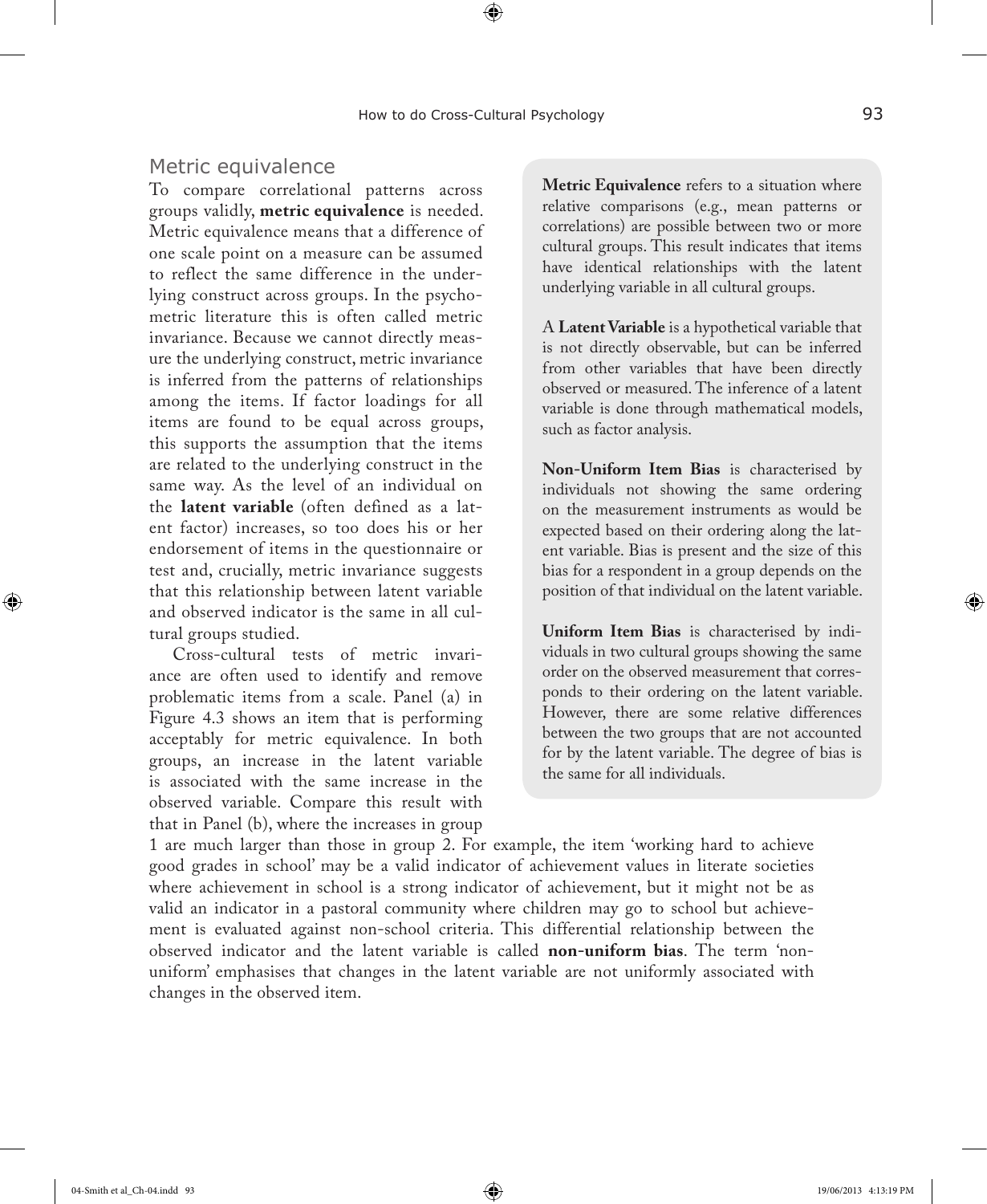#### 94 Establishing the Framework

⊕



Figure 4.3 Examples of Item Bias

Psychometric tests for metric equivalence are available and discussed in detail elsewhere (Van de Vijver & Leung, 1997; Fischer & Fontaine, 2011). If we find metric equivalence, we can compare patterns of correlations across cultural groups. Differences within each group can be analysed, but absolute mean differences cannot yet be compared across groups. As is seen in Panel (a) in Figure 4.3, the means for group 1 are consistently higher independent of the latent variable. This difference is due to other factors independent of the latent variable of interest. This difference is called **uniform bias**, indicating that there is some

> difference that is not due to the latent variable (hence the term 'bias'), but this difference is constant (uniform) along the levels of the latent variable. However, the presence of bias means that we cannot make a comparison of scores and attribute them to the latent variable of interest. Only their correlations may be

**Full Score or Scalar Equivalence** refers to a situation where the scores can be directly compared between two or more cultural groups. It assumes that the measure taps the same base level or intercept in all cultural groups.

# Scalar equivalence

The final level of equivalence is called **full score** or **scalar equivalence** (or scalar invariance in the psychometric literature) and allows us to compare group means directly. Full score equivalence requires that the scale is not affected by uniform bias: a score of 5 in one group indicates the same level on the underlying construct as a score of 5 in another group. As with metric equivalence, a full score equivalence cannot be tested directly, because we cannot directly measure the underlying construct. However, we can infer that particular items may suffer

compared across groups.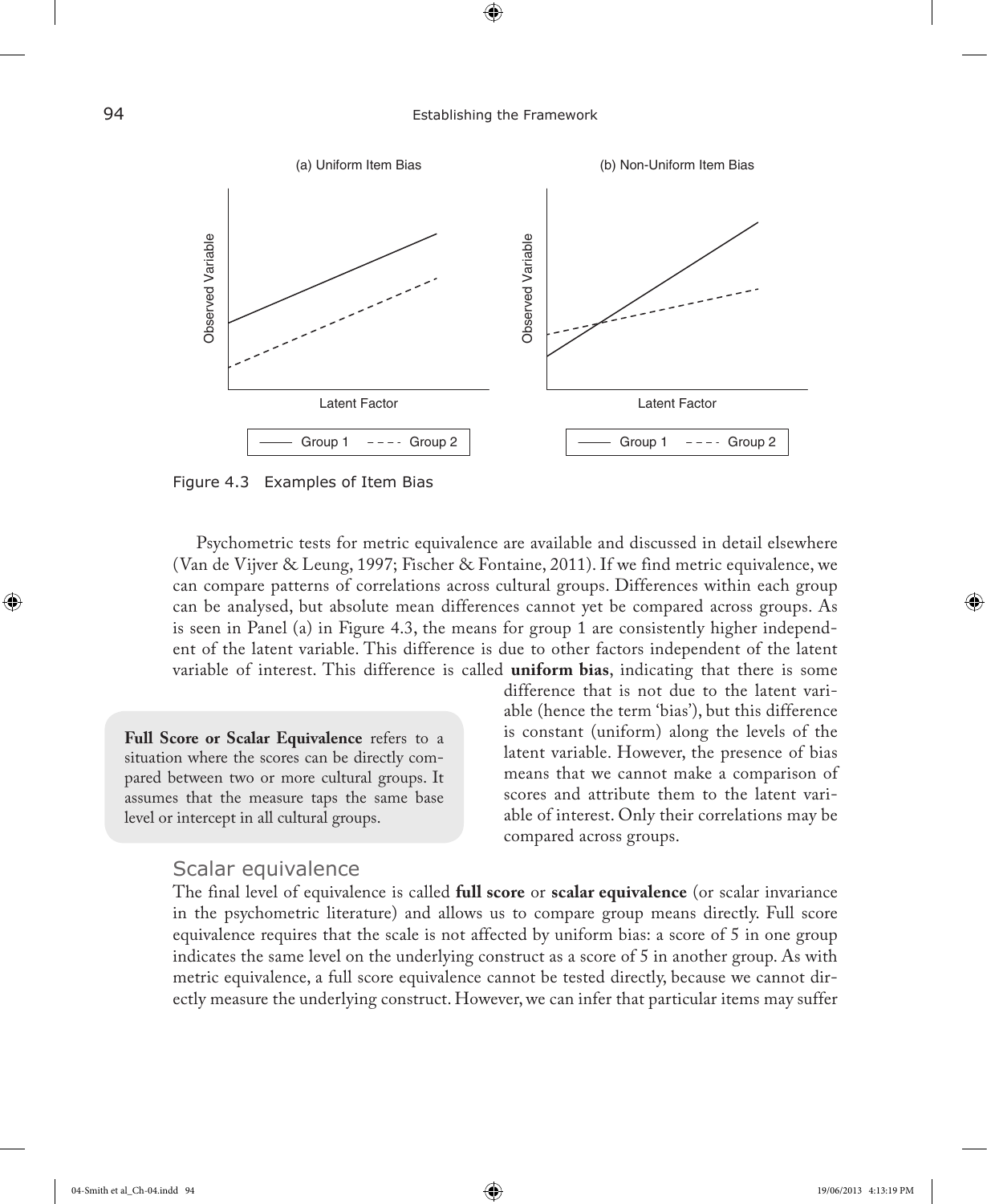#### How to do Cross-Cultural Psychology example to the Second State of the Second State of the Second State of the S

⊕

from a uniform bias if they show differential mean levels in relation to the other items across the groups being studied. In statistical terms, researchers can test whether the item intercepts, that is whether the points where the regression line of the latent variable on the observed indicator crosses the y-axis are identical or not. In other words, is the baseline of an instrument comparable?

This level of equivalence is the most difficult to establish, but is necessary if we want to make inferences about the mean levels of the latent psychological trait of interest. Unfortunately, until recently very few researchers have fully tested levels of equivalence and in particular full score or scalar equivalence. This means that many of the studies reported in this book are open to alternative explanations.

One of the most challenging of these explanations, as we mentioned in Chapter 2, is acquiescent responding. If people agree with an item more strongly than they actually believe, we have the pattern seen in Panel (a) in Figure 4.3. In this situation, the mean score reflects both the variable of interest *as well as* the group's average tendency towards acquiescent responding. To rule out such alternative explanations, researchers need to evaluate their data properly and use methods that can rule out this potential confound. This also applies to other aspects of response style such as extreme responding or moderate responding, where these are found to be culturally distinctive.

**Guideline 4: Instruments need to be valid and reliable in all cultural groups in order to accurately detect cross-cultural similarities or differences. Researchers should try to ensure that instruments, measures, and manipulations are understood in comparable ways in each location.** 

# EXPERIMENTS

⊕

Up until now we have been dealing with methods that psychologists share with many other social science disciplines. The basis upon which psychology became distinguished from neighbouring social sciences was through its emphasis upon studying samples of individuals within controlled settings, rather than **Internal Validity** refers to the level of confidence that a researcher can place on the premise that changes in a dependent variable are caused by the experimental manipulation alone and that alternative causal explanations can be ruled out.

focusing upon larger groups, organisations or nations. Experimentalists test the specific effects of changes within controlled environments to which individuals have been randomly assigned so as to rule out alternative explanations. The issue of **internal validity** (establishing that changes in the dependent variable can only be attributed to the experimental manipulation) has been a primary concern for psychologists trying to establish our discipline by emulating the physical sciences in their rigor and objectivity.

Obviously, we cannot randomly assign individuals to cultural groups. However, culture is often treated as a quasi-experiment, as people are born and socialised into different cultural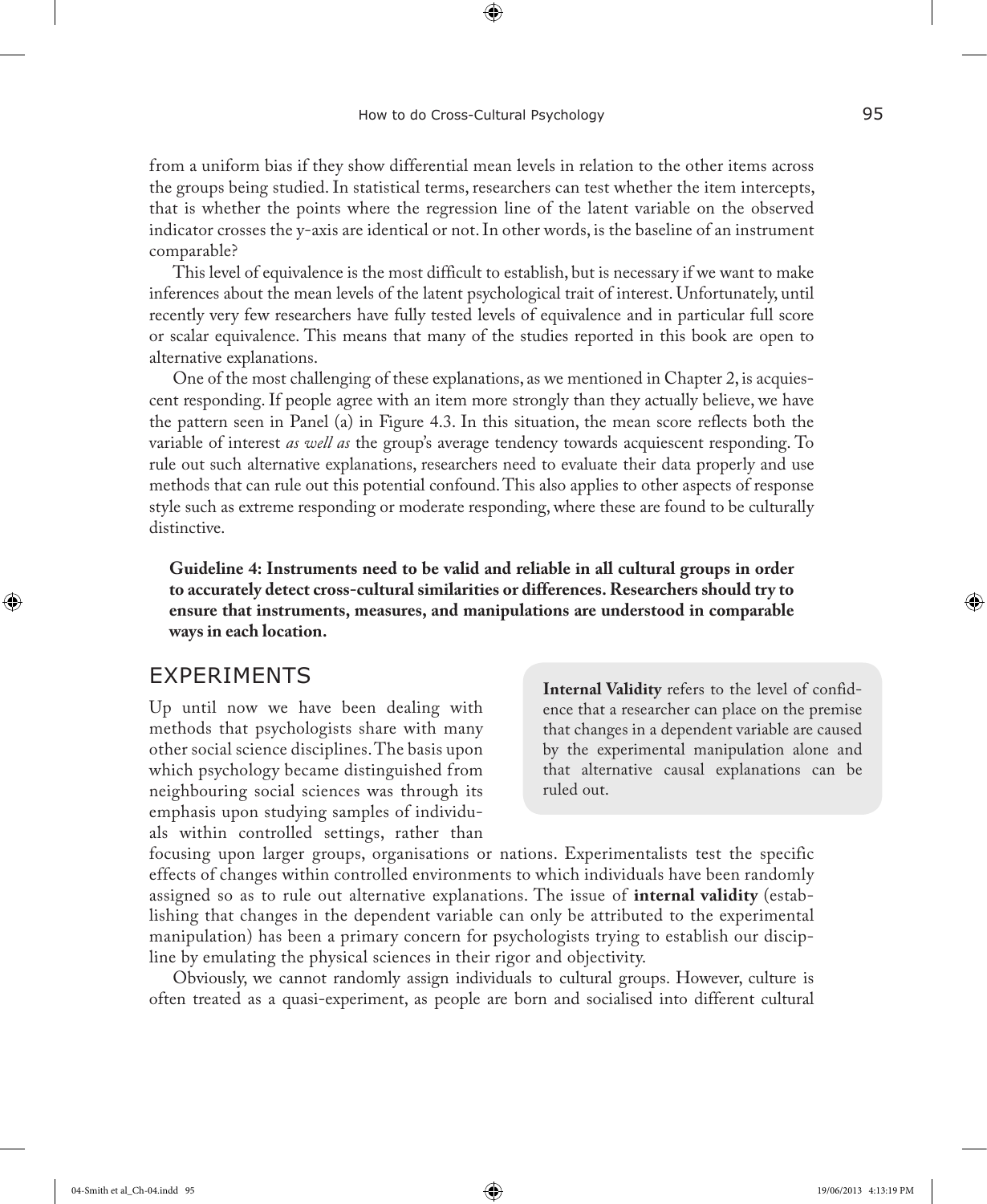#### 96 Establishing the Framework

⊕

systems. Thus researchers often use the logic of experimental psychology to infer 'effects of culture' by comparing survey or test scores between samples from two different nations. Of course, individuals will also differ on a number of other dimensions that fall outside our definition of what is cultural (e.g., wealth and education) or are indirectly related to cultural variables (religion and political ideologies). This requires the experimenter to select tasks that can rule out alternative interpretations.

As we discussed in Chapter 1, one of the earliest applications of experimental methods to the charting of cross-cultural differences in psychological functioning was conducted by William Rivers (1901), investigating perceptual processes among Torres Straits Islanders. Today, experimental studies typically involve participants from two or a few cultural groups, most often comparing East Asian and US or other Western students. Participants are assigned to different experimental groups on the basis of their cultural background and will then perform one or more brief tasks designed to test explanations of the cultural contrasts that are found. These approaches have been used frequently by cultural psychologists residing in the USA and Canada. For instance, Peng and Nisbett (1999) compared Chinese (most of whom were studying in the United States) and US students in their preference for dialectical proverbs containing apparent contradictions. They presented dialectical and non-dialectical proverbs to students and asked them to rate how much they liked each proverb. They found that Chinese students preferred dialectical proverbs more than non-dialectical proverbs, compared to US students. They then asked their respondents to evaluate brief reports on pairs of scientific studies that appeared contradictory. The Chinese were more willing to conclude that both studies had merit, while the Americans were more disposed to judge the conclusions of one study correct and the other false. Experimental studies of this kind are frequently used to study contrasts in social cognition, and we review a broad range of such research in Chapter 6.

Studies of this type are quasi-experiments, because the independent variable that is hypothesised to represent cultural differences cannot be randomly assigned to respondents. They are simply categorised (e.g., as Asians versus Westerners), often without measuring the cultural dimensions or processes expected to explain the observed differences or paying attention to alternative explanations. Although these studies do appear frequently in mainstream social psychology journals today, they mark a return to what Bond (2009) called Aristotelian research (see Chapter 1). The theorising and methodological rigor is arguably richer than in equivalent studies conducted in the 1970s and 1980s, but unless some proposed psychological mediator is included and measured, we still cannot make any firm interpretations of cultural effects. The cultural background of the participants is the crucial variable that moderates the effect of an experimental manipulation, but it often remains 'packaged'. In other words, it is unclear what specific aspects of the differing cultural backgrounds of the samples are causing these effects.

It may well happen that an experimental manipulation is not as effective in one culture as in the other. Any claims about psychological processes involved therefore hinge on the success of the experimental manipulation, that is, on the researcher's ability to show that the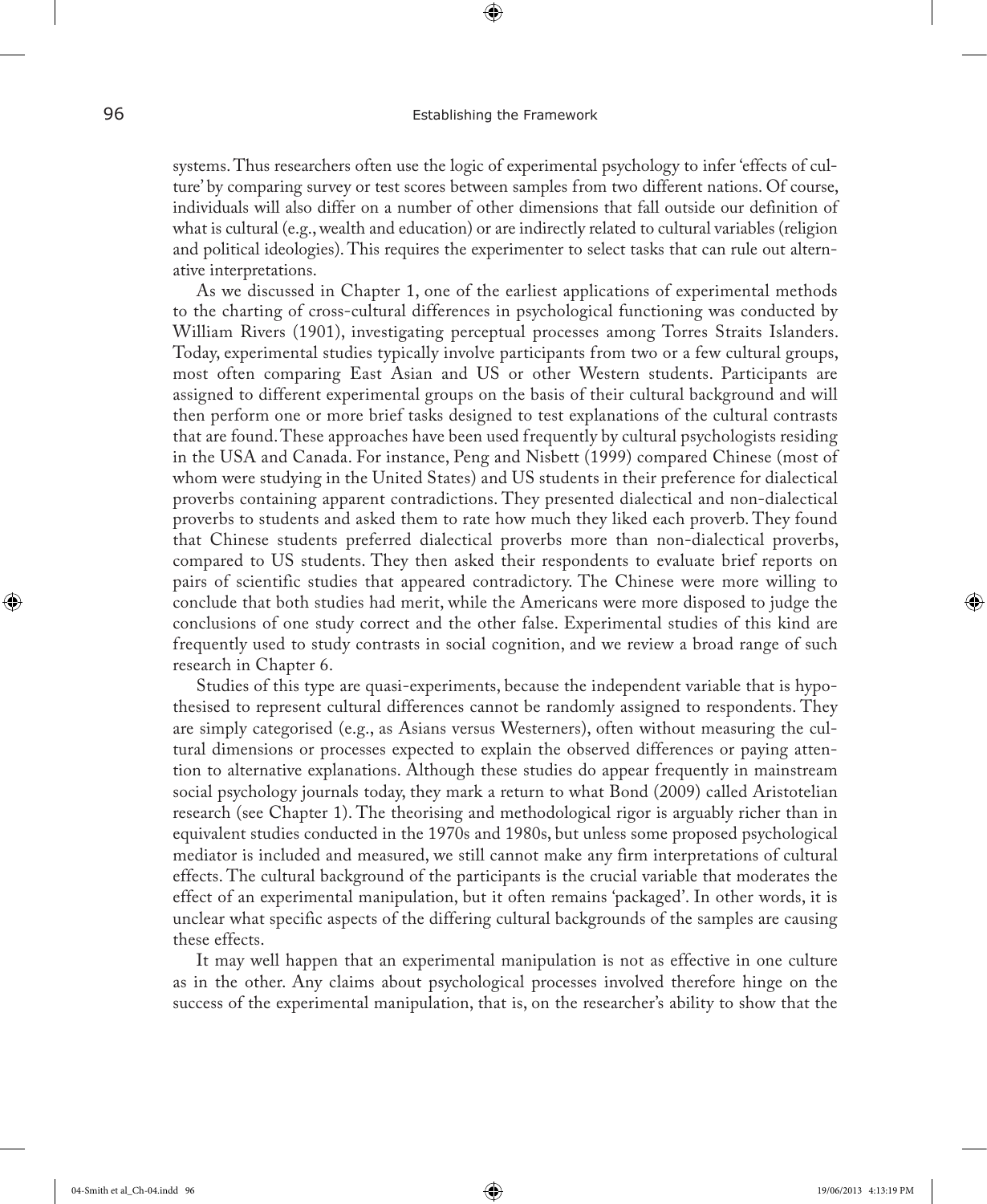#### How to do Cross-Cultural Psychology example to the SV 97

⊕

manipulation was effective in both contexts. The better experiments are therefore the ones that include both an experimental manipulation check and measures of the psychological process variables that help to explain (i.e., unpackage) the cultural differences and rule out alternative cultural explanations.

In short, experimental studies select samples based on underlying cultural dimensions that are thought to influence the dependent variable of interest. Experiments in cross-cultural settings are quasi-experimental because participants cannot be randomly assigned to experimental conditions. They are always open to alternative explanations.

**Guideline 5: Experiments are more persuasive in their evidence if a) they include a manipulation check on the effectiveness of the crucial manipulation in all cultural samples, and b) the experimenter specifies the relevant psychological processes and relates them to the dependent variable of interest, to rule out alternative theoretical explanations for the observed cultural difference.** 

## Priming Studies

⊕

A different group of experimental studies has focused on eliciting or 'priming' cultural processes rather than relying on country of origin as an independent variable. Priming is thought to temporarily activate procedural or tacit knowledge (cultural mindsets) and mental representations (including beliefs, values, goals or norms) in people's minds. The evoked mindset then serves as an interpretive frame for processing any subsequent information and switches on heuristics and processing strategies that are relevant and effective in the given context. Priming is therefore a short-term equivalent to the long-term 'chronic' activations that are produced by cultural products and cultural agents in one's socialisation environment.

In these studies, individuals typically engage in a series of tasks (Oyserman & Lee, 2007, 2008). In a first set of tasks, individuals are required to engage in a brief activity during which particular psychological concepts, knowledge or motivational goals are activated. They then participate in another task, in which the cues made salient in the previous activity are carried over and now influence the behaviour on the second task. The purpose of the first task is to prime particular responses which will then spill over into the next, apparently unrelated task, in which the actual dependent variable is embedded.

Given the widely reported differences between individualistic and collectivistic cultures, the various primes deployed typically focus on making either the individual or group mindset typical for another cultural sample salient in people's minds. Researchers randomly assign participants to one of two conditions, in which either individualism or collectivism is primed. Alternatively, one of the two primes is compared with a control condition of no priming. This between-subject design is intended to simulate salient cross-cultural differences. The idea is that priming targets the active ingredient of culture and can explain why previously reported differences in behaviour were found across national cultural groups. Researchers have sought to prime culture either by priming national symbols or languages, which we discuss in Chapter 6, or by priming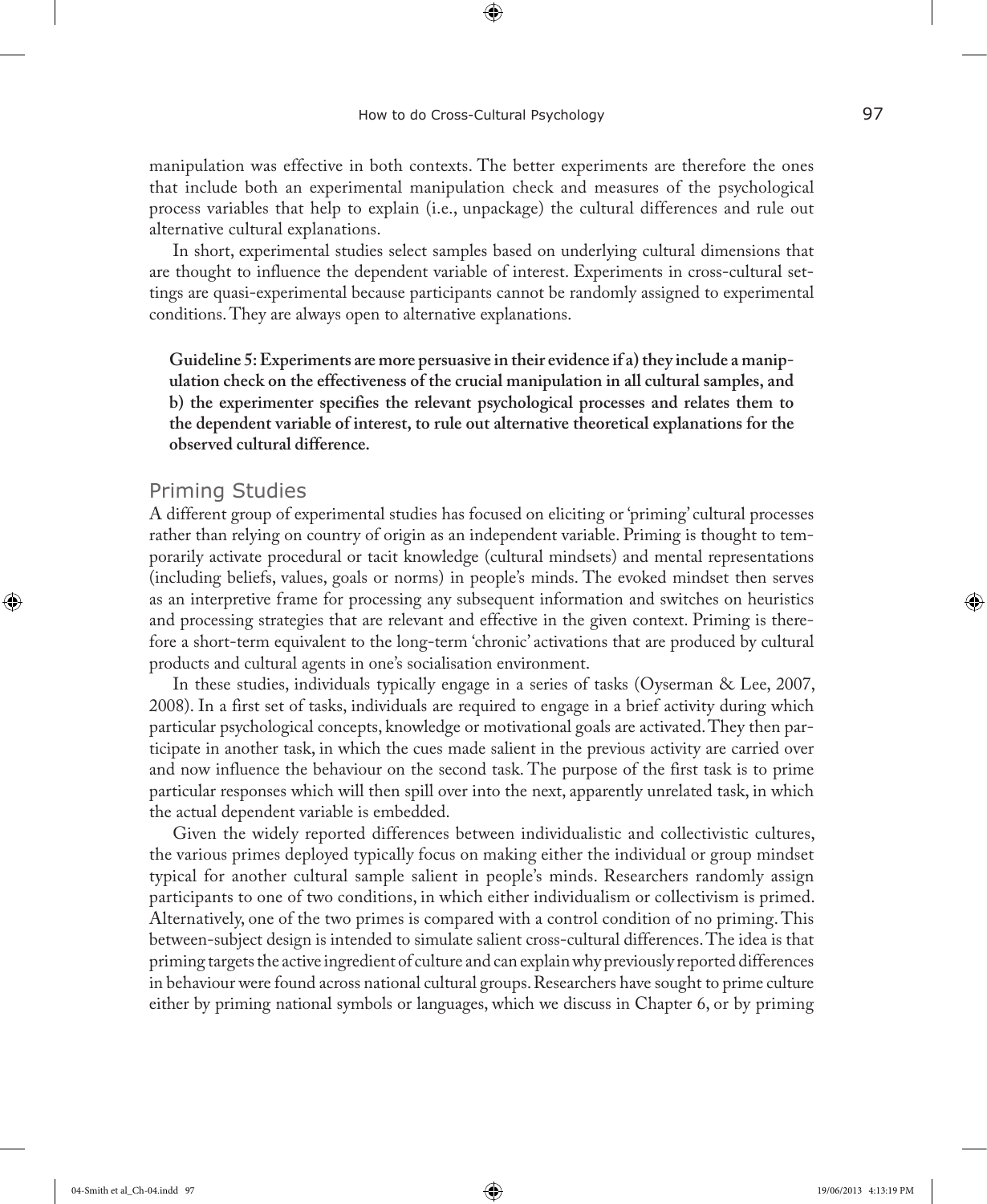#### 98 Establishing the Framework

⊕

the content of cultural dimensions such as individualism-collectivism or self-construals, which we discuss in Chapter 7. These studies can provide interesting information about processes that may help us to unpackage cultural differences but, as we discuss more fully in Chapters 6 and 7, their ecological validity and their explanatory reach have sometimes been greatly exaggerated.

Advocates of priming studies imply that the early focus of theorists on defining culture in terms of nation-level constructs can be dispensed with. For these researchers, culture is a mindset in our heads and is open to continuous and variable elicitation by everyday momentary events. In terms of our present discussion of research methods, the key issue raised by the work of these researchers is whether experimental primes are a striking instance of domain underrepresentation. Do the effects that they elicit fully represent the cultural differences that they seek to explain?

# INDIVIDUAL-LEVEL AND NATION-LEVEL EXPLANATION

As we have stressed repeatedly, culture exists between individuals and would not exist if each human being was on some proverbial island, finding food by him- or herself, and only

**Isomorphism** is the extent to which a psychological construct, and the instrument that measures the construct, have the same meaning and dimensionality (i.e., 'internal' structure, for instance, factors) at the individual and the nation levels.

**Homology** is the extent to which a psychological instrument has the same relationship with an external variable ('external' structure) at the individual level and at the nation level (using aggregated individual scores).

meeting a partner once a year to mate. Instead, humans live as a part of complex social systems, full of norms, taboos, and toys that allow us to fly to the moon, meet a romantic partner at the cinema, and find out the latest gossip on Facebook, Google+, Orkut or whatever other social network is currently in fashion. A continually intriguing question is whether the aggregated or averaged information gained from individual-level psychological measures from national samples can tell us anything about the norms that seem to influence us on a daily basis. Hofstede's (1980) lasting legacy was to take the bold step that led to the popularising of nation-level dimensions of cul-

ture. Thinking about nation-level dimensions raises two questions that need more detailed consideration here, namely whether instruments and constructs at the nation level still have the same structure as at the individual level (**isomorphism**) and whether the relationship between the psychological construct of interest and a third variable is the same at the nation level as it is at the individual level (**homology**). These two questions of isomorphism and homology are often confounded and difficult to answer.

In Chapter 2, we discussed the results of Schwartz's work, in which he emphasises the importance of the differences between the individual- and nation-level organisation of values. Despite striking differences in the positioning of some individual items, the overall value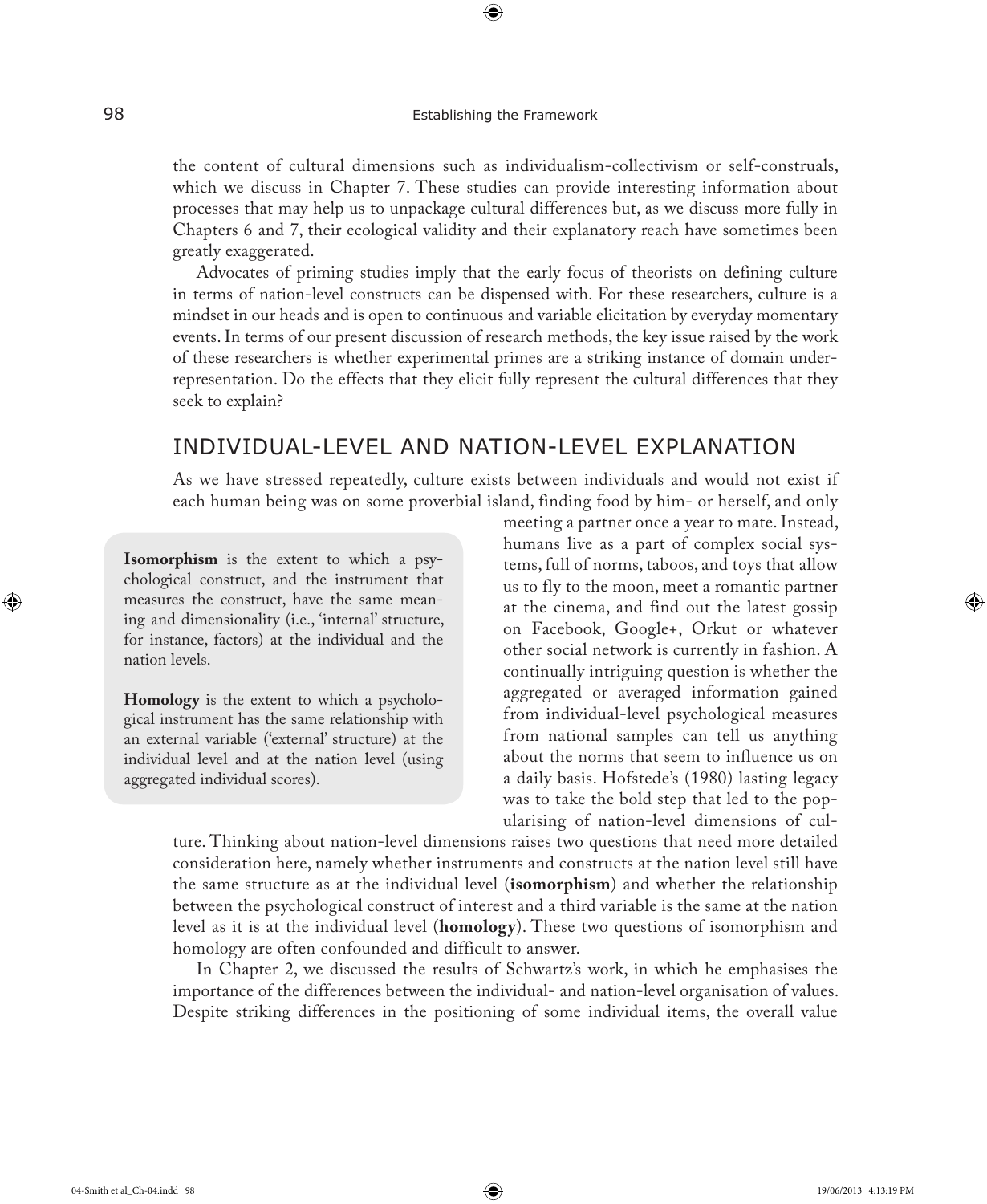#### How to do Cross-Cultural Psychology example to the Second Second Second Second Second Second Second Second Second Second Second Second Second Second Second Second Second Second Second Second Second Second Second Second Sec

⊕

structures he obtained at the two different levels do look remarkably similar. Nevertheless it is important to maintain a theoretical distinction between these two levels as Schwartz (2010) maintains, and as we now explain. Cultural groups such as nations cannot be compared using individual-level scale means, and likewise, individuals within nations cannot be compared using nation-level value scales. Comparing the values endorsed in Germany, Kenya and Argentina, we need to use the means based on nation-level dimensions because we are dealing with representations of national groups rather than individuals. Using scores based on individual-level dimensions would confuse within-country and between-country variability. For instance, since the Schwartz values 'humble' and 'social power' refer to conflicting motivational orientations for individuals, we cannot compare individuals using a combination of uncorrelated items such as these two. These items refer to different and conflicting underlying latent dimensions (tradition values and power values). However, at the nation level, a statistical combination of values such as 'humble' and 'social power' into a single index does make sense because these values are positively related at the nation level and therefore do refer to the same underlying latent construct (hierarchy). Confused measures lead to confusion in results, because means can only be validly interpreted at the appropriate level. This point underlines a subtle, critical, yet largely unrecognised implication of the lack of isomorphism between individual and group levels of value organisation. We can compare individuals within nations using the individual-level dimensions described by Schwartz (1992), but we need to use the country-level dimensions (Schwartz, 1994) if we want to compare samples from different nations with each other.

The problem of homology is equally interesting and complex. For example, Pehrson, Vignoles, and Brown (2010) measured prejudice and identification with one's nation in samples from 31 nations. At the individual level, prejudice was weakly but positively associated with national identification. However, at the nation level these variables were strongly negatively correlated: in other words, nations with higher levels of national identification had lower levels of prejudice, the opposite pattern. For a more technical understanding of this knotty issue, see Box 4.4.

In practical terms, researchers have constructed nation scores by taking one of three options. Firstly, they have simply used the averaged scores of individuals on metrically-equivalent constructs within each nation as an indicator of its culture. We refer to scores of this type as a citizen mean. This option was taken by Leung and Bond (2004) in their social axioms study. Secondly, some researchers have aggregated items from all individuals within each sample to the nation level and then created nation-level versions of variables that had been validated at the individual level. This option was taken by the GLOBE researchers (House et al., 2004). Thirdly, some researchers have aggregated all items from all individuals within each nation and then examined the structure of items across nations. This last option was taken by both Hofstede (1980) and Schwartz (2004). Options 1 and 2 do not give us answers about the similarity of individual- and nation-level structures, because the individual-level structure was used at both levels. Only option 3 can allow us to compare the resulting structure with that found at the individual level.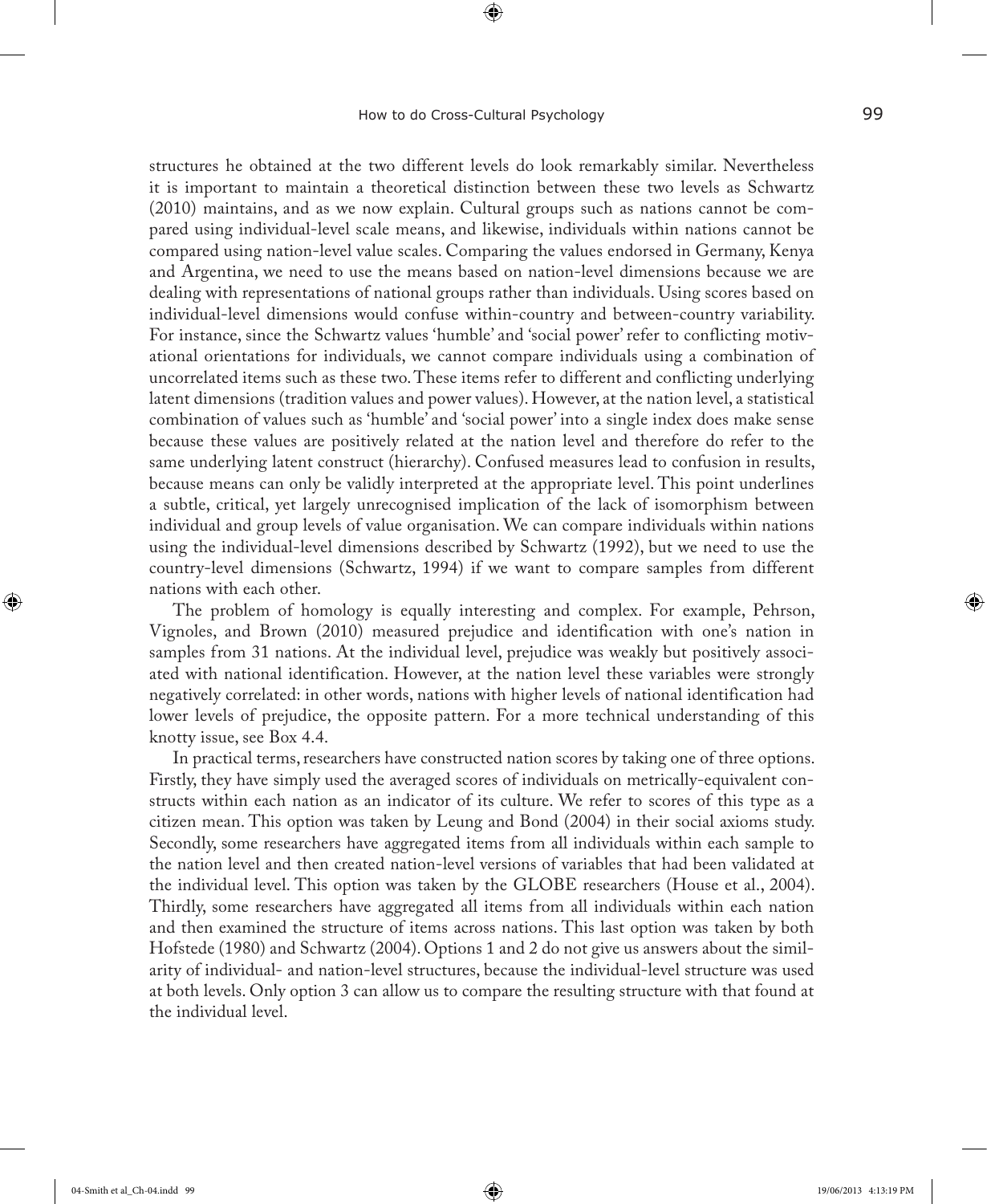# Interpreting non-equivalent results

What are the implications of non-isomorphism for tests of invariance at the individual level? If the structure of a scale is not isomorphic across levels of analysis, this implies a failure to find full scale equivalence, because the group means across items differ in ways that cannot be accounted for by the individual-level structure of the items (see Figure 4.3). How, then, can we interpret the cultural dimensions?

A strict interpretation of the relationships between equivalence and isomorphism is that dimensions that have different structures at the individual and nation levels indicate artifacts of measurement bias at the individual level. A possible psychometric interpretation is therefore that these dimensions cannot be interpreted (and should not be used), because they reflect measurement bias in at least one or more samples.

A more lenient interpretation is that bias is of some relevance here because it shows that cultures operate differently. Therefore 'bias' can become a variable of interest. With recent advances in both theory and methodology, it is now possible to study this bias and identify the cultural dynamics leading to the differences in structure between samples. For instance, we can explore the tendency to respond acquiescently as a dimension of cultural variation (Smith, 2011a), and how the level of the human development index introduces bias into the structure of Schwartz's measure of universalism values (Davidov et al., 2012). Future research that explores when and how different structures emerge opens up a new field of research and can provide fascinating insights into how the context within which individuals are operating influences their psychological realities (see for example, Fontaine, Poortinga et al., 2008; Fischer, Ferreira et al., 2011; Fischer, Milfont & Gouveia, 2011).

A third viewpoint, which is advocated by more sociologically-minded researchers and by many cross-cultural researchers interested in national dimensions of culture, is that an exploration of nation-level dimensions is valid in its own right. This is because we are dealing with the properties of a social aggregate, which is captured in the average responses of individuals. Any bias found at the individual level is a kind of evidence of the 'existence' of cultural differences. Remember also that the nation-level correlation component is based on mean scores and is thus statistically independent from the individual-level correlation component, and can therefore be validly explored in its own right. What is crucial about this last position is that we are not dealing with analyses that are explicitly psychological any more. As Leung and Bond (2007) put it, 'eco-logic' is not the same as 'psycho-logic'. What is found at the nation level cannot be meaningfully linked directly to individuals. It is an aspect of the context within which people live (Schwartz, 2010). For instance, power distance refers to nations, and not necessarily to individuals' attitudes to power. This discussion has focused on isomorphism, but the same principles apply to questions of homology (that is, the similarity of the relationship between constructs at individual and nation levels).

# Multi-level Modeling

Data that have been aggregated to the nation level, averaged within each nation and factor analysed yield dimensions at the nation level. We can then explore correlations with other indicators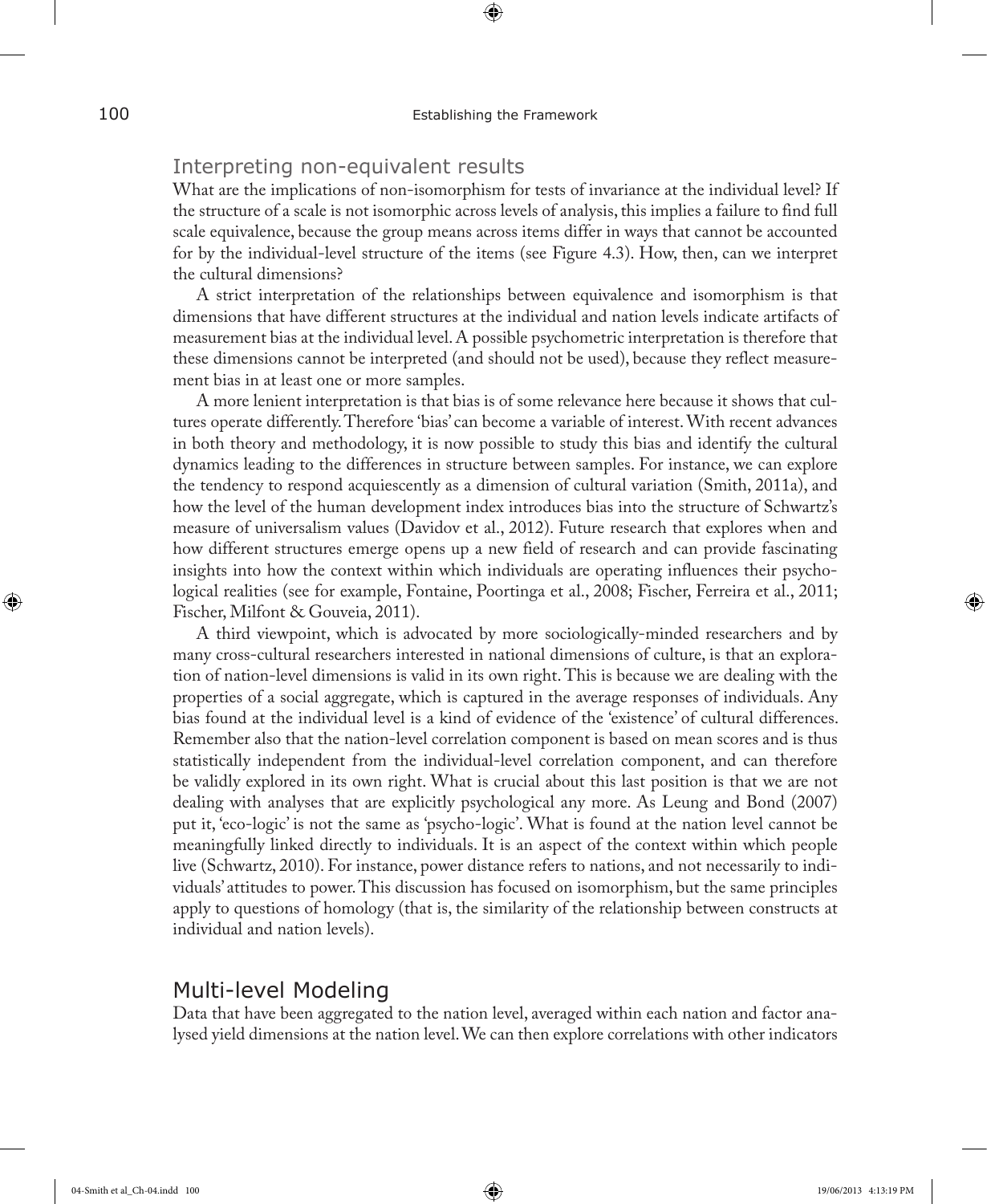# Box 4.4 Portraying Non-Isomorphism

Let us step back for a second and consider the basics of what we are doing. Mathematically, the correlation in any sample can be broken down into two independent parts, a within-group (within-nation) and a between-group (between-nation) component. This is similar to any of the discussions of ANOVA that you will have seen in methods and statistics textbooks. These two components further entail information about the variability within and between groups and the correlation within and between groups.

Technically, it is possible that we will encounter different structures and correlations at the individual and nation level, leading to non-isomorphism and non-homology. Figure 4.4 shows this situation graphically. As you can see there, the regression in each group separately is positive. However, because the means between the groups are different, the correlation of the means (that is the nation-level correlation) will be different compared to the correlations within each group separately (Leung & Bond, 1989).



to establish their validity, as Hofstede (1980) did. Tables 2.2 and 2.3 showed some of the correlations that have been found between prominent nation-level dimensions.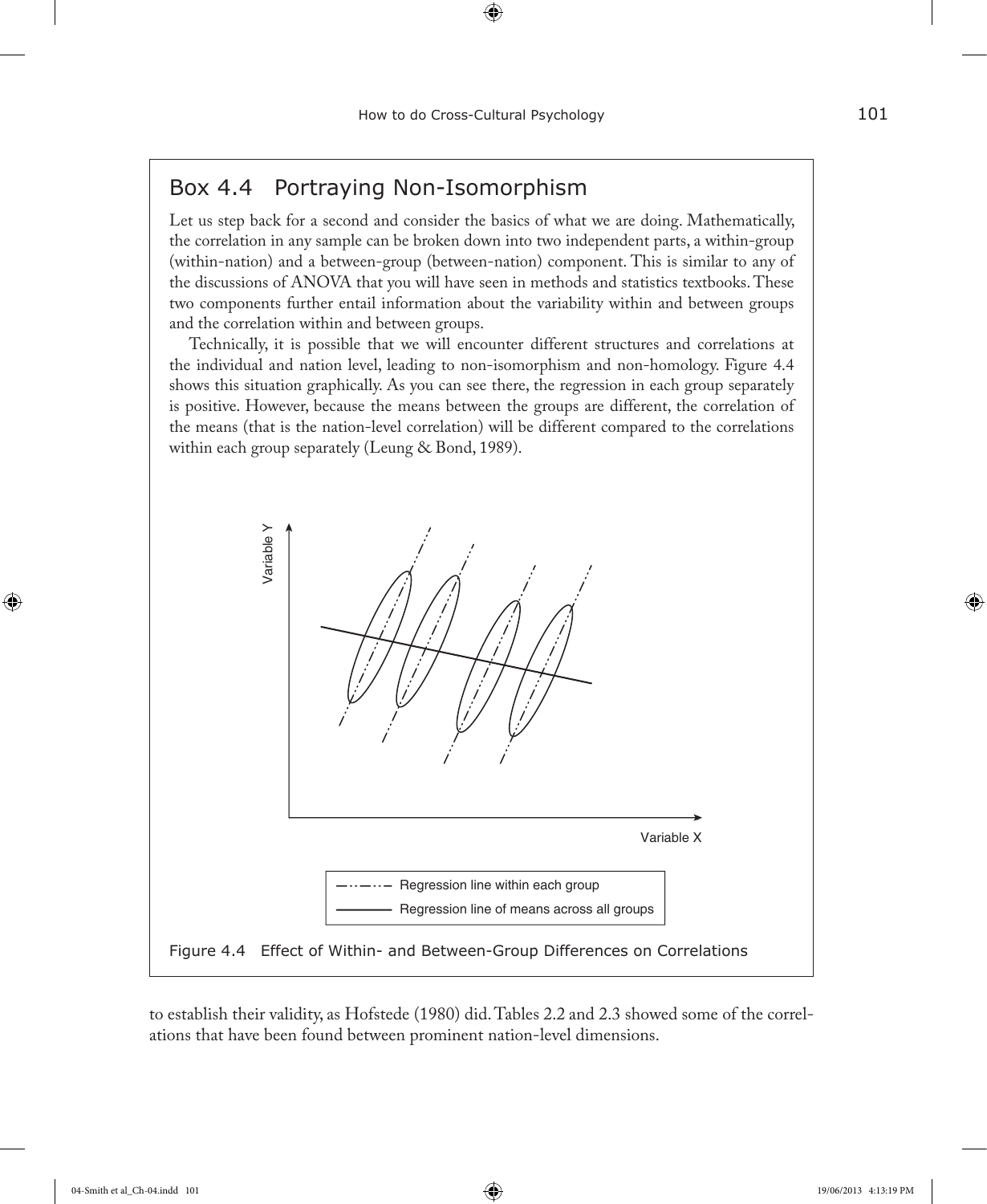

Figure 4.5 Example of a Hierarchical Linear Model with a Moderation Effect of the Level 2 Variable

More interestingly, advances in statistical methods now allow us to test whether these aggregated dimensions have an influence that goes back onto psychological processes at the

**Moderators** are either categorical (gender, race, class, nation, etc.) or continuously measured variables (e.g., personality or values) that affect the direction and/or strength of the relationship between a predictor and criterion. In a correlational framework, the moderator is the third variable that affects the zero-order correlation between two variables, whereas in an ANOVA framework, they are represented as interactions between two independent variables. Moderator effects therefore refer to interactions between the variables used to predict an outcome.

individual level, while controlling for the corresponding variables at the individual level. We can therefore now truly examine the relative importance of individual versus aggregated cultural effects on psychological processes. For example, we can separate the effect of holding particular value priorities oneself from the effect of living in a context where certain values are normatively prioritised. In an increasing number of studies, researchers are examining the effects of nationlevel variables in such multi-level models, but relatively few have so far also controlled for the equivalent individual-level processes. In Chapter 7, we shall discuss some recent studies that have used such multi-level approaches.

This method has much potential for moving our understanding forward, especially if we can separate the effects of individual-level processes from those at the aggregated national level. Figure 4.5 shows the logic of such a multi-level model schematically. One further feature of multi-level models is that they can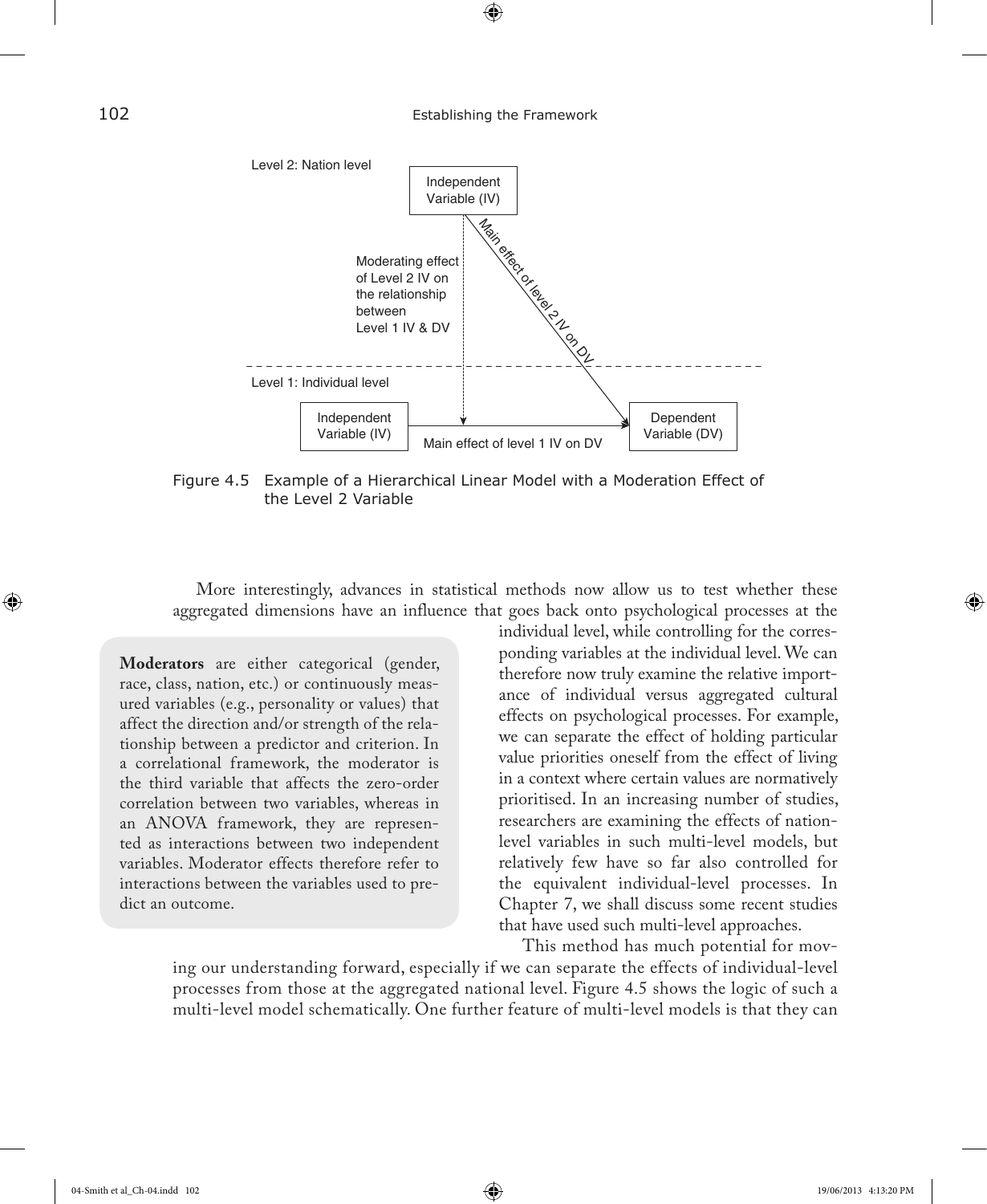also examine the strength of relationships, i.e., explore psychological processes, and whether these relationships differ across different cultural contexts. Variables that change the relationship between two other variables are called **moderators**. In later chapters, we will discuss a number of other studies that have identified such moderators in cross-cultural research. This is an exciting avenue for further research.

# The Unpackaging of Culture

Returning to the level of the functioning individual, how can we study cultural processes if we have only a few samples and therefore cannot use multi-level modeling? What components of our

**Unpackaging** of culture is the process that explains why differences emerge between two or more cultural groups based on an explicit test of the psychological mediators of the observed cultural differences.

**Mediators** are variables that account for the relationship between an independent or predictor variable and the dependent or criterion variable. In psychological terms, they often explain how the external context takes on an internal psychological significance. Mediators more generally imply causal theoretical processes and explain how and why effects occur.

outcome are cultural and what can be explained by other processes? Here, an old idea becomes important, the idea of **unpackaging** culture. Whiting and Whiting (1975) orchestrated a large ethnographic study of child development among six communities: a New England Baptist community; a Philippine *barrio*; an Okinawan village; an Indian village in Mexico; a northern Indian caste group; and a rural tribal group in Kenya. Observing substantial differences in psychological processes, socialization and child-rearing patterns, they reasoned that there



Figure 4.6 Example of a Mediator Relationship, with Two Potential Mediators

⊕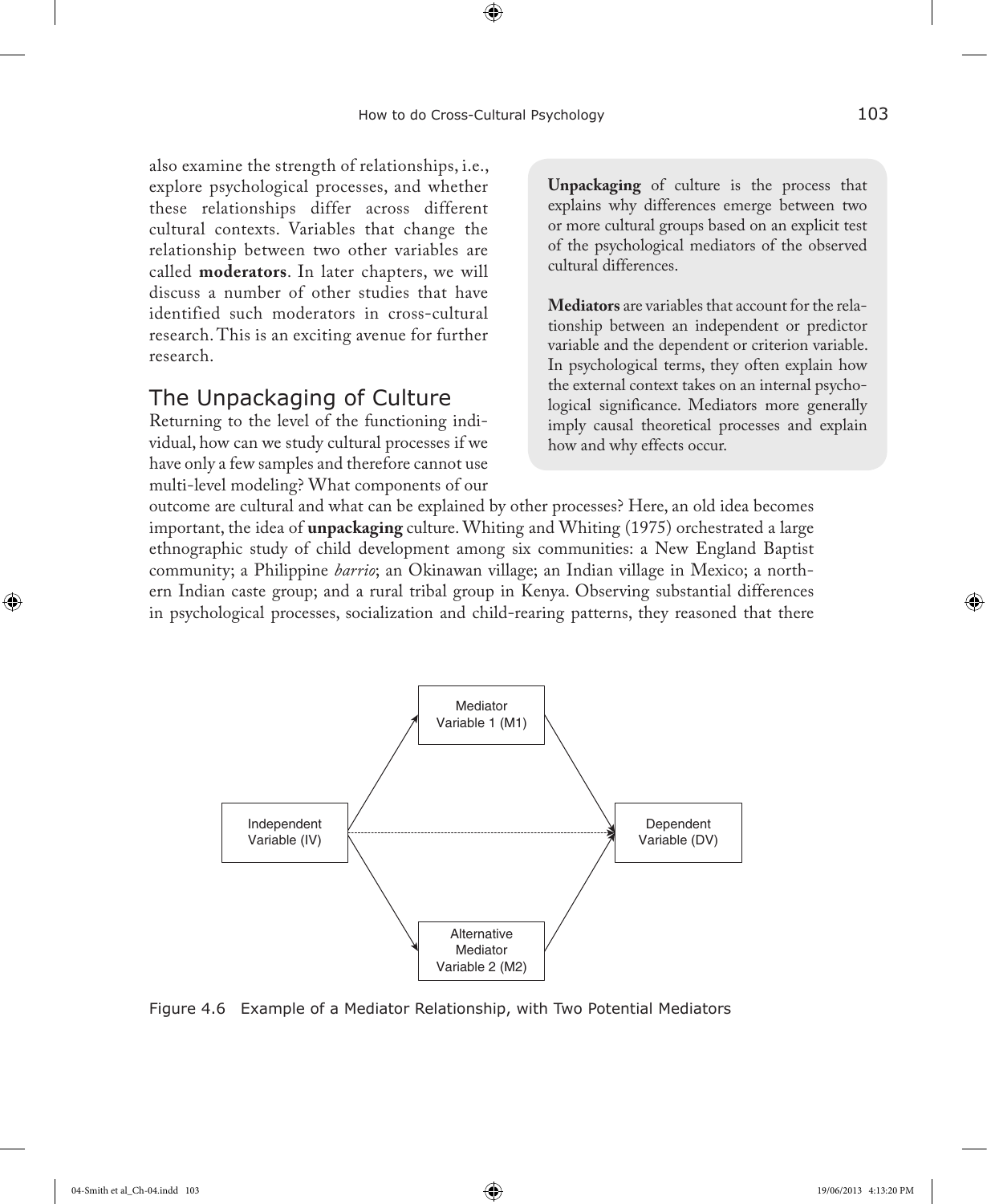#### 104 **Establishing the Framework**

⊕

must be specific contextual variables that could explain the differences found, linking ecological constraints faced by these communities to psychological processes via adaptive socialisation practices. For instance, they compared the activities of children from the same families, some of whom were living in cities and others in villages. They also compared families in which young boys helped with baby-tending, with those in which girls did the helping. In ways such as these, the variability in observed behaviours could be broken down and associated with specific hypothesised mediators.

Hence, unpackaging studies are extensions of basic cross-cultural comparisons in which the active ingredient presumed to cause the observed differences in psychological processes is directly measured and explicitly tested for its efficacy in explaining the outcome. In the contemporary methodological literature, this process variable is called a **mediator**. Alternative names for unpackaging include 'linkage studies' (Matsumoto & Yoo, 2006), 'mediation studies' (Kirkman, Lowe & Gibson, 2006) or 'covariate studies/strategies' (Leung & van de Vijver, 2008).

Figure 4.6 shows a graphical representation of mediation. Most current mediation studies are conducted within a single nation, but we are especially interested here in those that have sampled several nations. Studies of this type provide a bridge between cross-cultural psychology and mainstream social/personality psychology, because they show that cross-cultural variations can be explained in terms drawn from both perspectives, without resorting to ill-defined constructs such as nationality (Brockner, 2003). For example, Tinsley (2001) found that differences in the conflict management strategies of German, Japanese and US managers were completely mediated by the values held by members of these cultural groups, and Felfe, Yan and Six (2008) reported that individuals' scores on a 'collectivism' scale mediated differences in organisational commitment across samples of Romanian, German and Chinese employees. Further studies testing mediation are discussed in Chapter 7.

In an ideal test of mediation, the researcher tests whether other relevant variables that are *not* related to the hypothesis also yield mediation effects. This provides greater certainty in establishing exactly what causes the results that are obtained. For instance, in a study discussed in Chapter 10, Y. Chen, Brockner, and Katz (1996) showed that a measure of individual-collective primacy mediated the intergroup effects that they had predicted and found. They then tested whether six other measures derived from the concept of individualism-collectivism also mediated these effects, and found that they did not. Studies of this kind help to clarify the loose and varied ways in which the psychological aspects of individualism and collectivism have been employed by different authors.

Another approach is illustrated by the work of Van de Vliert and Smith (2004), who tested predictions derived from Van de Vliert's theory of the effects of climate and wealth, which was discussed in Chapter 3. Across 76 nations, the climate and wealth predictions of variation in leader style were upheld. These authors then evaluated the distinctiveness of their findings by testing whether they were mediated by Hofstede's measures of uncertainty avoidance and power distance. No mediations were found, even though these Hofstede scores did each correlate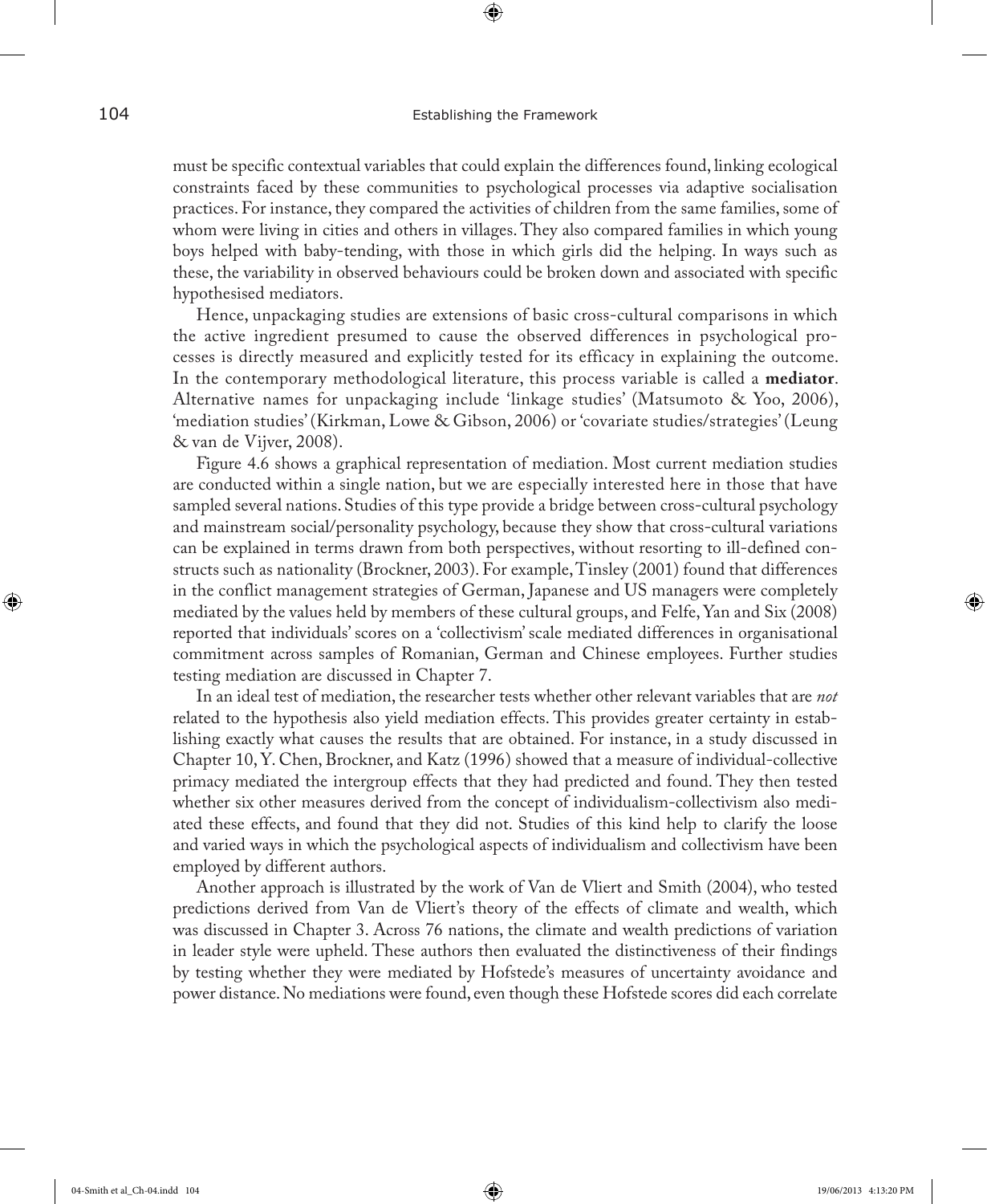#### How to do Cross-Cultural Psychology 105

⊕

significantly with leader style. This enabled Van de Vliert to sustain his claim that he had identified a distinctive predictor of cultural differences.

In summary, unpackaging has two inter-related features: identification of the theoretical factors or processes that may cause cultural differences in psychological outcomes of interest, and an explicit empirical test of the proposed processes leading to these outcomes (see Poortinga & Van de Vijver, 1987; Leung & Van de Vijver, 2008; Fischer, 2009, for more technical explanations).

# META-ANALYSIS: A USEFUL TOOL FOR INTEGRATING RESEARCH

Thus far we have focused on methods that sampled individuals in different locations. In summarising the results of intensively researched fields with many independent studies, meta-analysis can be a fruitful tool with which to study cultural phenomena. A meta-analysis is a set of quantitative techniques that aggregates results across many (typically published) studies. In other words, it is an analysis of previous analyses. Meta-analysis can be conducted so long as you have an effect size, that is, a numerical measure of the expression of a psychological characteristic (a mean or frequency), or the strength of an association between two psychological constructs (typically a correlation), or the mean difference of a psychological characteristic between two or more groups.

The results reported from previous studies may need to be converted, so that they can be compared directly. For instance, they could be weighted by sample size, so as to ensure that a study with 1,000 participants receives more weight than a study with only ten participants in the conclusions. Each result could also be adjusted for criteria of quality, so as to give more weight to studies that were well designed compared to those that had many flaws. Once we have a combined mean effect, we can test whether the studies are homogeneous, that is whether they show the same effect. If there are differences between studies, we can search for moderator variables that can explain such variability. Meta-analysis is a sensitive tool for summarising and synthesising past research, testing novel hypotheses, and identifying gaps in the literature.

Throughout the book, we present various meta-analyses to summarise past research. Traditionally, cross-cultural meta-analysis has focused on cultural differences, requiring a comparison of at least two or more samples. With the increasing number of studies in single nations, we can also combine single-nation studies for cross-cultural meta-analyses. For example, we could examine whether the means of a variable vary systematically with nation-level indicators or we could examine whether two variables correlate differently in different ecological contexts. Meta-analysis in this context is essentially a multi-level analysis, allowing us to understand how psychological processes vary across samples and nations (e.g., Fischer & Mansell, 2009; Fischer & Boer, 2011; Boer & Fischer, 2013). Meta-analyses therefore provide another option for researchers who wish to unpackage the differences between nations.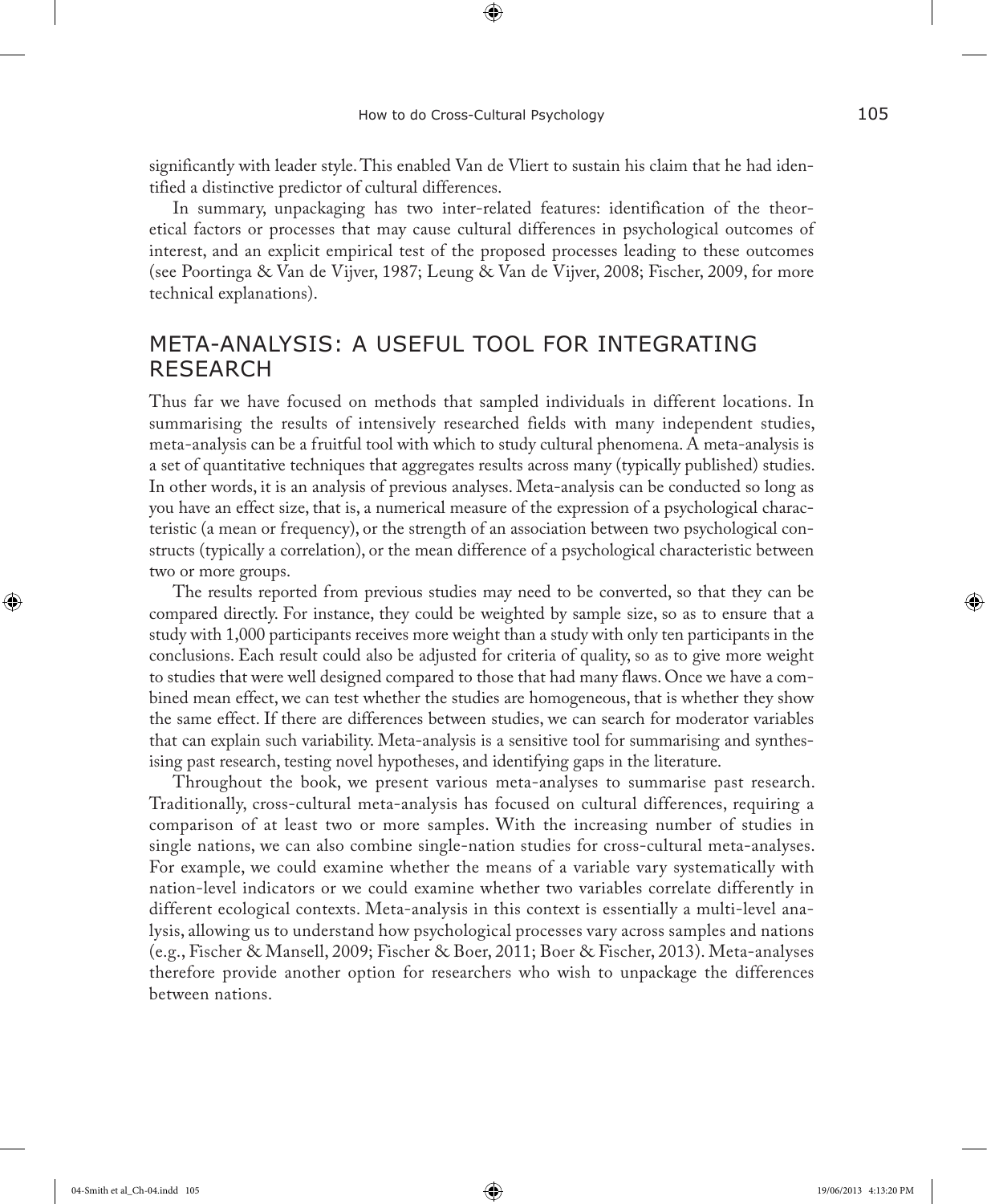# CONCLUSION

#### Studying the Ik

If we were to understand the psychological processes that led Adupa's parents to starve their daughter, this chapter has provided many options. We could think of the value of children as a crucial variable that has some role to play in the process that Turnbull observed (see crosscultural research into the value of children in Chapter 8). Alternatively, we could focus on the effect of resource availability on parenting behaviours. What other variables could you think of that might be applicable in this case?

We could undertake an ethnographic study and conduct interviews with mothers and fathers in a number of traditional and modern societies. We could conduct some simple experiments in which we give vignettes or scenarios to parents and ask how they might behave in a situation like that. We could use some form of economic game in which money or some other resource needs to be divided between themselves and their children (or between their children). We could develop tests that measure moral concerns or devise a questionnaire that captures the psychological value of children to their parents. We could adapt existing measures or develop new ones that fit each of the cultural contexts of our study. For example, does the number of children the parents already have make a difference? What about their gender, or their ages?

If we had only a few samples, we could use unpackaging at the individual level to see what psychological processes are implied. If we had studied more than ten samples from around the world, we could then use multi-level models to understand how features of the context affect such decisions. Obviously, we would need to consider carefully the samples that we should recruit and how we might control for any other variables that could influence our results. Alternatively, we might want to include such variables as additional independent variables, to further understand parental decisions in resource allocation to their children. For example, we could treat access to food as an independent variable in its own right. What other variables would we need to control or include in our design?

# FURTHER READING

- 1 He, J., & Van de Vijver, F. (2012). Bias and equivalence in cross-cultural research. *Online Readings in Psychology and Culture.* Available at http://scholarworks.gvsu.edu/*orpc*
- 2 Matsumoto, D., & Van de Vijver, F. (2011). *Cross-cultural research methods in psychology*. Cambridge: Cambridge University Press.
- 3 Valsiner, J. (2003). Culture and its transfer: Ways of creating general knowledge through the study of cultural particulars. *Online Readings in Psychology and Culture.* Available at http:// scholarworks.gvsu.edu/*orpc*
- 4 Van de Vijver, F. (2009). Types of comparative studies in cross-cultural psychology. *Online Readings in Psychology and Culture.* Available at http://scholarworks.gvsu.edu/*orpc*
- 5 Van Hemert, D.A. (2003). Cross-cultural meta-analyses. *Online Readings in Psychology and Culture.* Available at http://scholarworks.gvsu.edu/*orpc*